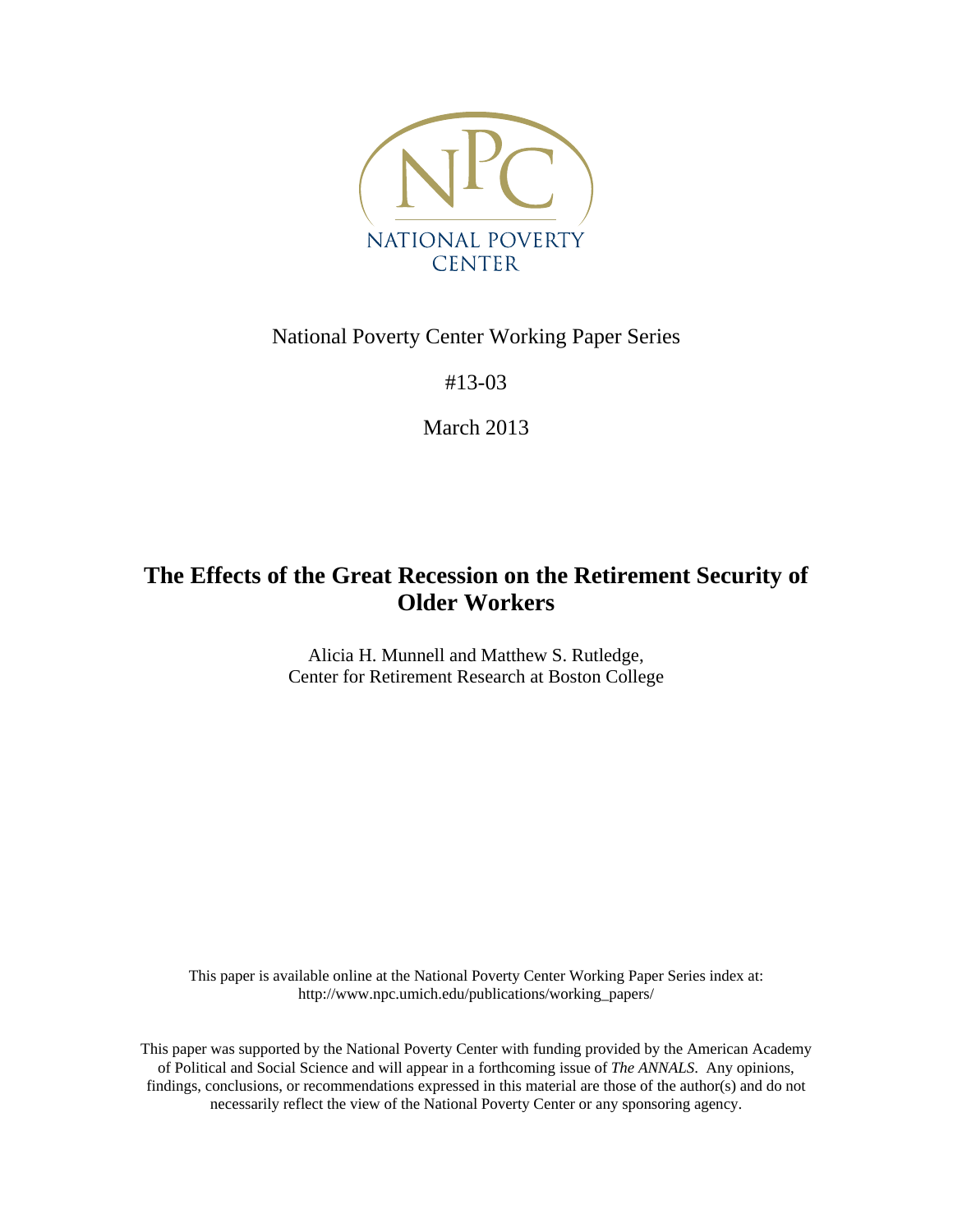DRAFT: 3-1-13

# **THE EFFECTS OF THE GREAT RECESSION ON THE RETIREMENT SECURITY OF OLDER WORKERS**

Alicia H. Munnell and Matthew S. Rutledge Center for Retirement Research at Boston College

Prepared for:

Special Issue of the Annals of the American Academy of Political and Social Science: "The Effects of the Great Recession"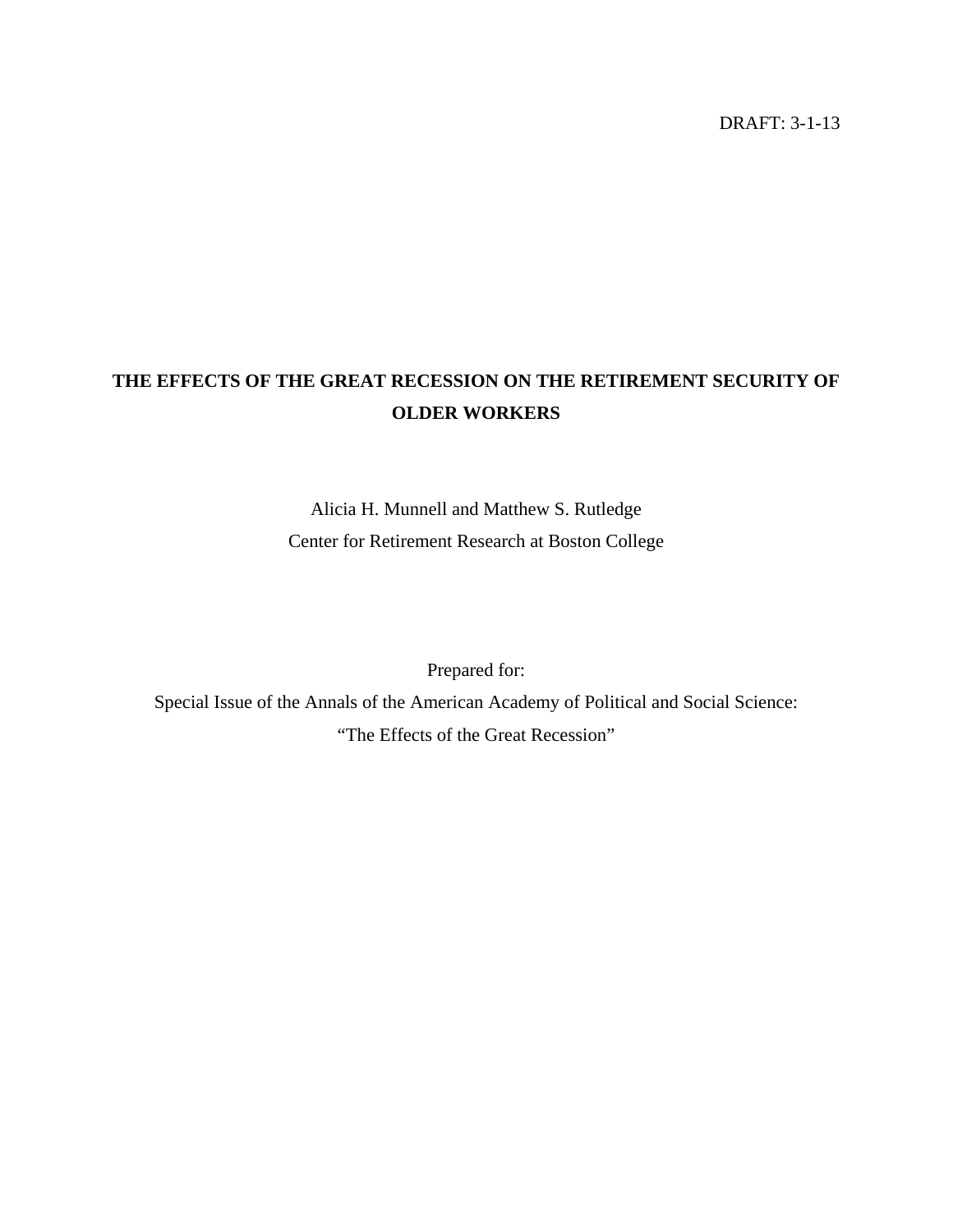# **Abstract**

The Great Recession had a profound effect on the retirement security of older Americans, and the slow recovery from the downturn will have a lasting impact on their quality of life. The nature of today's retirement system left older households exposed to the collapse in the equity and housing markets, and induced many to plan for a later retirement. Instead, more late-career workers experienced job loss than in previous recessions, often with long jobless spells, encouraging record numbers of early Social Security retirement claims and disability applications. Going forward, workers who lost a job can expect lower earnings and more instability, and potentially poorer health. Even households that avoided job loss will have less money available for spending in retirement due to low interest rates and reduced home values. These findings emphasize the importance of Social Security as income insurance and the need for a more robust retirement income system.

Key words: Older workers, retirement security, Social Security, labor force participation, pensions, interest rates, home equity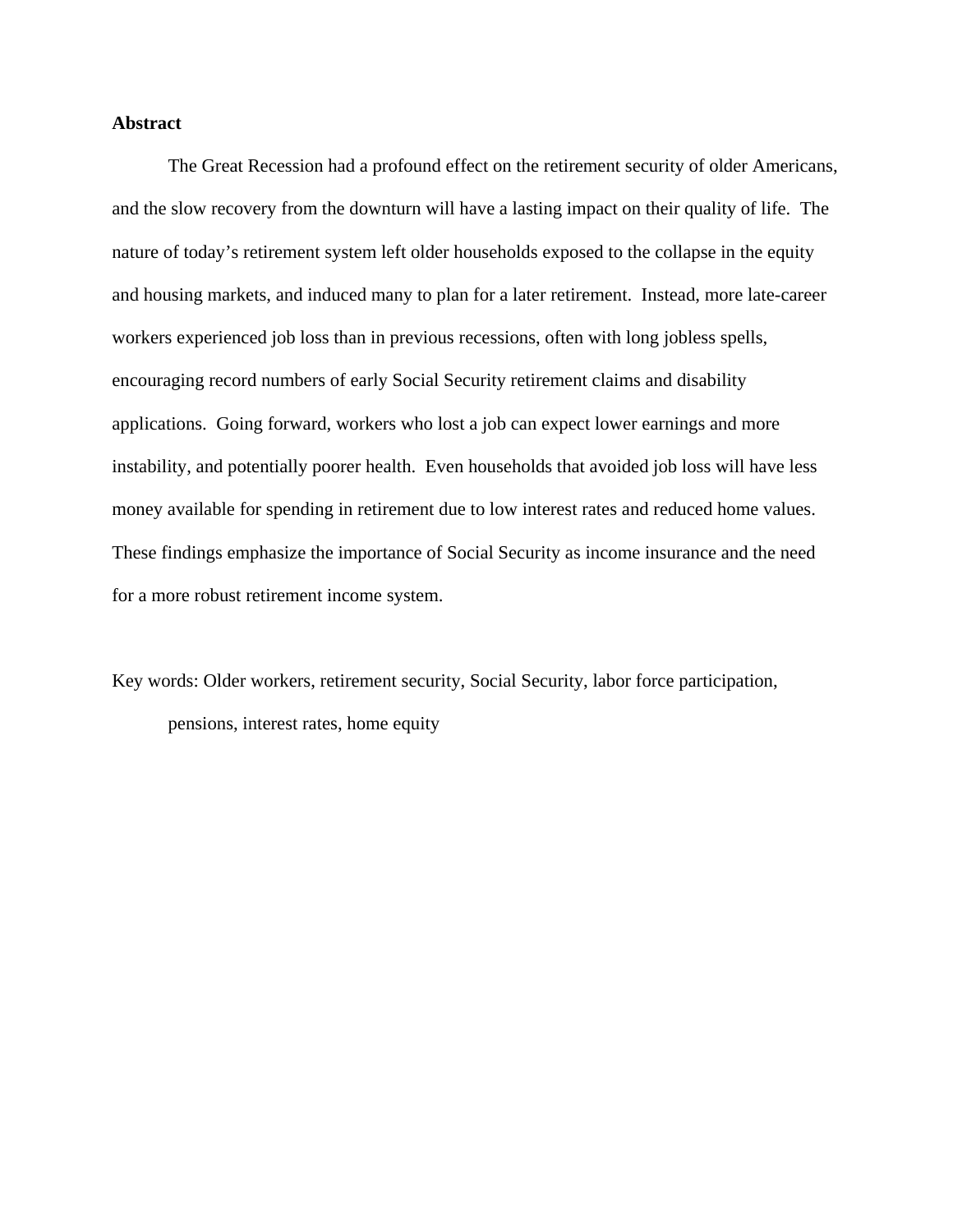# **I. Introduction**

The Great Recession had a two-pronged impact on older workers. On the one hand, the loss of financial assets and home equity inspired many to say that they planned to work longer. On the other hand, a weak labor market with high unemployment made working longer very difficult. In the end, the proportion of older individuals working declined slightly, a marked departure from the general trend towards working longer that has been evident since the mid-1980s. It is unclear whether the stunted employment growth was due to the weakness of the labor market or to the fact that many were insulated in one way or another from the collapse in the financial markets. That question is the focus of this paper, together with an assessment of the enduring impact of the financial crisis and ensuing recession on the retirement security of older workers and retirees.

The discussion is organized as follows. Section II focuses on the impact of the financial crisis and Great Recession on the wealth and income of older workers. The impact must be understood against the background of today's contracting retirement income system, where retirement needs are likely to outstrip available retirement income. The assessment also requires considering not only the collapse – and recovery – of equity prices but also the sharp decline in interest rates. Further, the bursting of the housing bubble must be included because hard-pressed future retirees are going to need to tap their home equity to maintain their consumption once they stop working. Taken together, the financial collapse and ensuing weak recovery undermined the resources that older workers had available to support themselves in retirement.

 Given the decline in resources, older workers had only three options: save more, work longer, or live on less in retirement. For older workers, it is difficult to increase saving enough to make a meaningful difference. Thus, some combination of working longer and living on less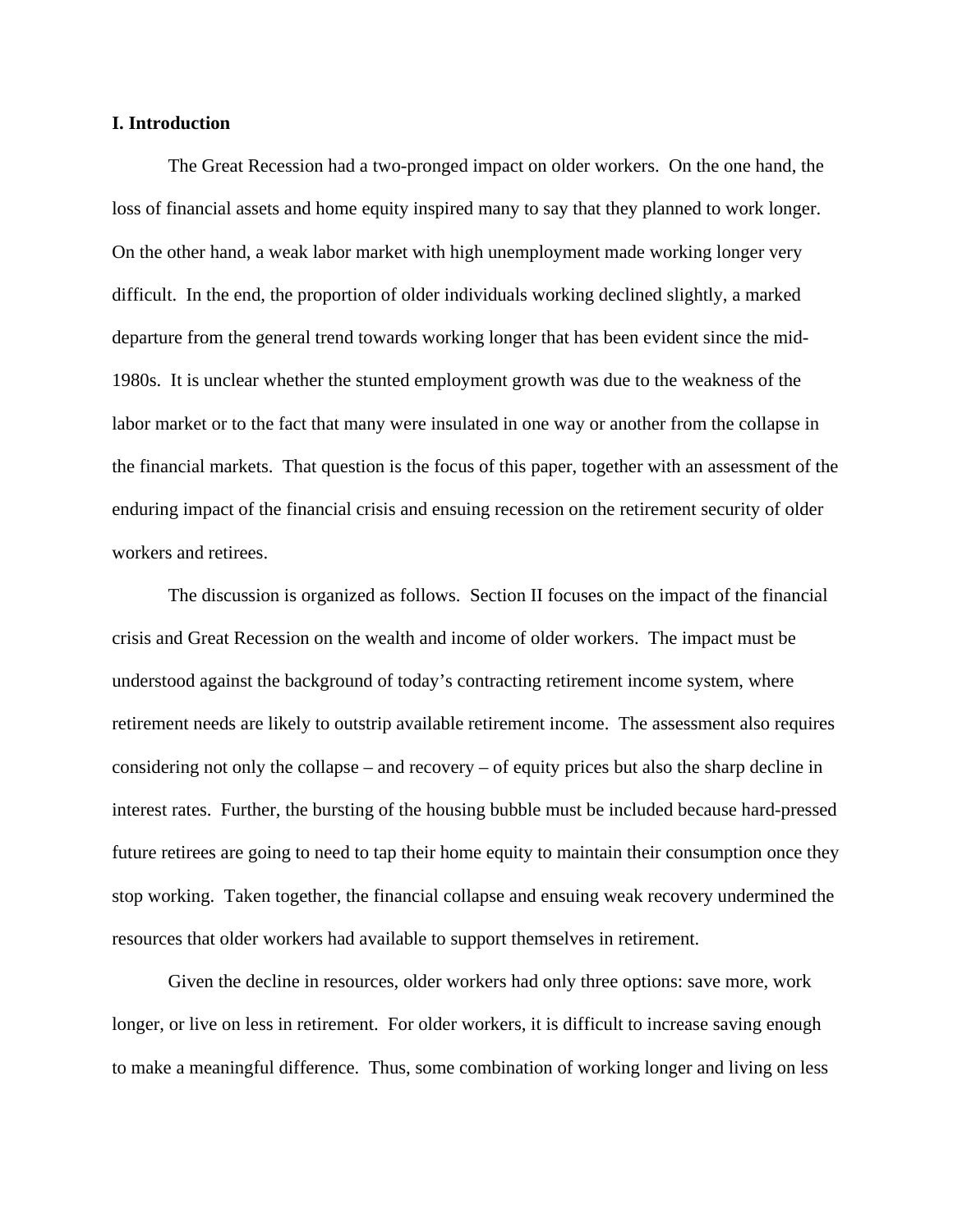were the realistic alternatives. Section III explores the extent to which older workers succeeded in extending their worklives. While survey after survey suggested that workers planned to postpone retirement, in the end employment for older workers did not increase. More older workers were laid off than in previous recessions, and when they tried to find new employment the jobs were not there. When new jobs failed to materialize, those eligible for Social Security accelerated their claiming and a good portion of those not eligible for Social Security applied for Disability Insurance.

 Section IV concludes that the financial crisis and recession had a major negative impact on the well-being of older workers. Older workers tried to respond to the reduction in their wealth by working longer but found the job market inhospitable. As a result, many older workers will live on less in retirement than they would have otherwise.

# **II. The Impact on Retirement Wealth and Income**

This section explores whether the decline in asset prices – especially when combined with the collapse in interest rates – was a big deal for the majority of households and assesses the overall outlook once the decline in housing prices is included in the calculations. To evaluate the severity of the impact requires not only identifying who was hurt and by how much but also understanding the nature of the retirement income system against which the losses occurred. If pre-retirees were flush, the decline is relatively inconsequential; if they were already pressed, any loss creates real hardship.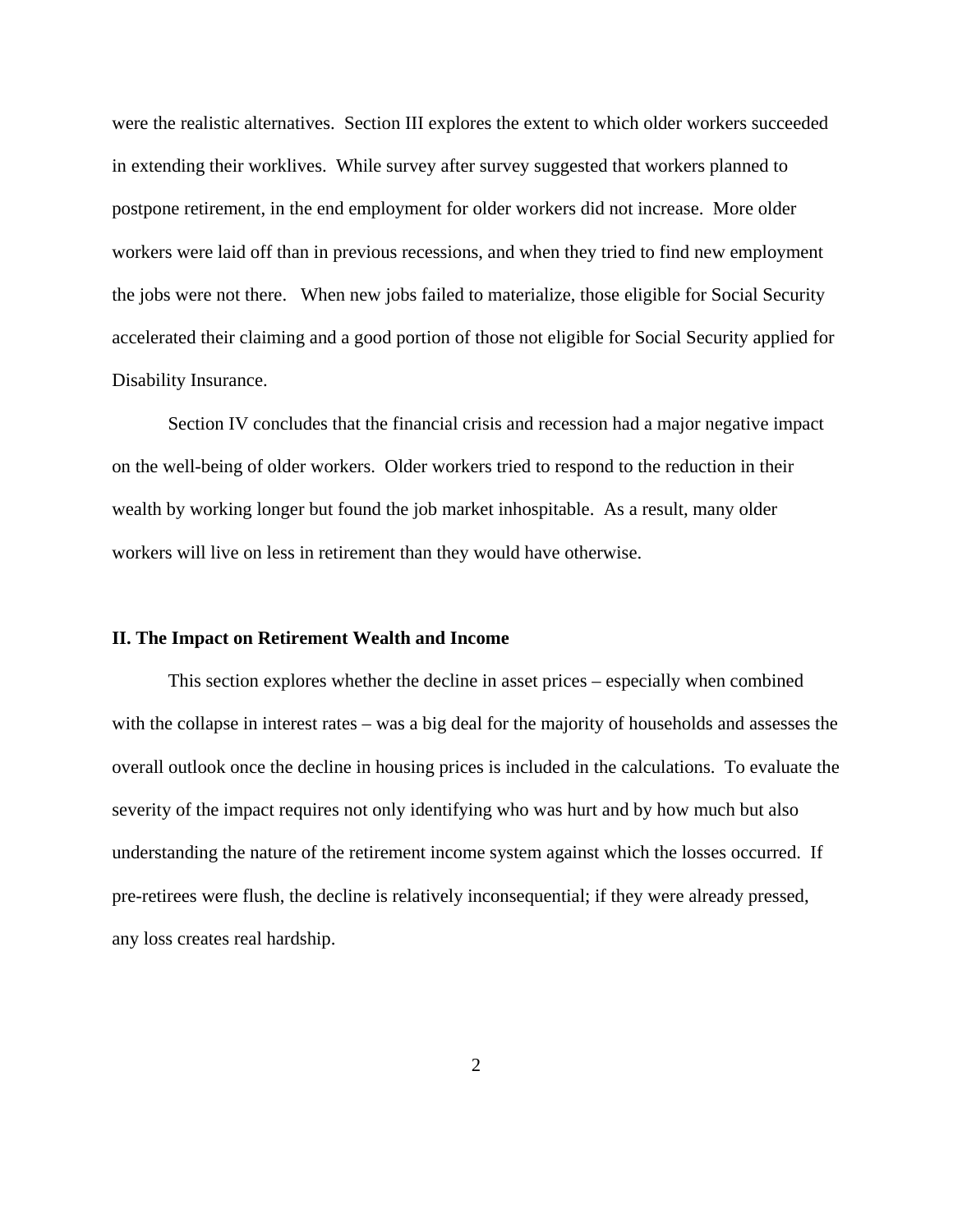#### *Today's Retirement Savings System*

The retirement income landscape is changing dramatically. Retirement needs are increasing as longer life expectancy has lengthened the retirement period and people face the specter of rapidly rising health care costs. At the same time, as discussed below, all three components of the system – Social Security, employer-sponsored plans, and individual saving – will produce less income relative to pre-retirement income in the future than they have in the past.

Social Security is the backbone of the U.S. retirement system. But Social Security will provide less in the future than it does today for three reasons. The Full Retirement Age – the age at which the worker is entitled to full benefits – is moving from 65 to 67. As a result, those who continue to retire at, say, 62 or 65 will see a cut in their monthly benefit relative to pre-retirement earnings. Second, Medicare premiums, which are deducted up front, are scheduled to increase sharply, so the net benefit will decline. Finally, more households will see their Social Security benefits taxed under the personal income tax since the thresholds above which benefits are taxable are not indexed to inflation or wage growth. These three factors will reduce the net replacement rate for the median worker claiming at age 65 from 39 percent in 2002 to 31 percent in 2030 (U.S. Social Security Administration 2012). On the one hand, this decline may be mitigated to the extent that future workers respond by working longer; on the other hand, the figure does not include any additional benefit cuts that might be enacted to address the solvency of the Social Security program.

With Social Security replacing a declining share of pre-retirement income, employersponsored retirement plans become increasingly important. Unfortunately, a snapshot of the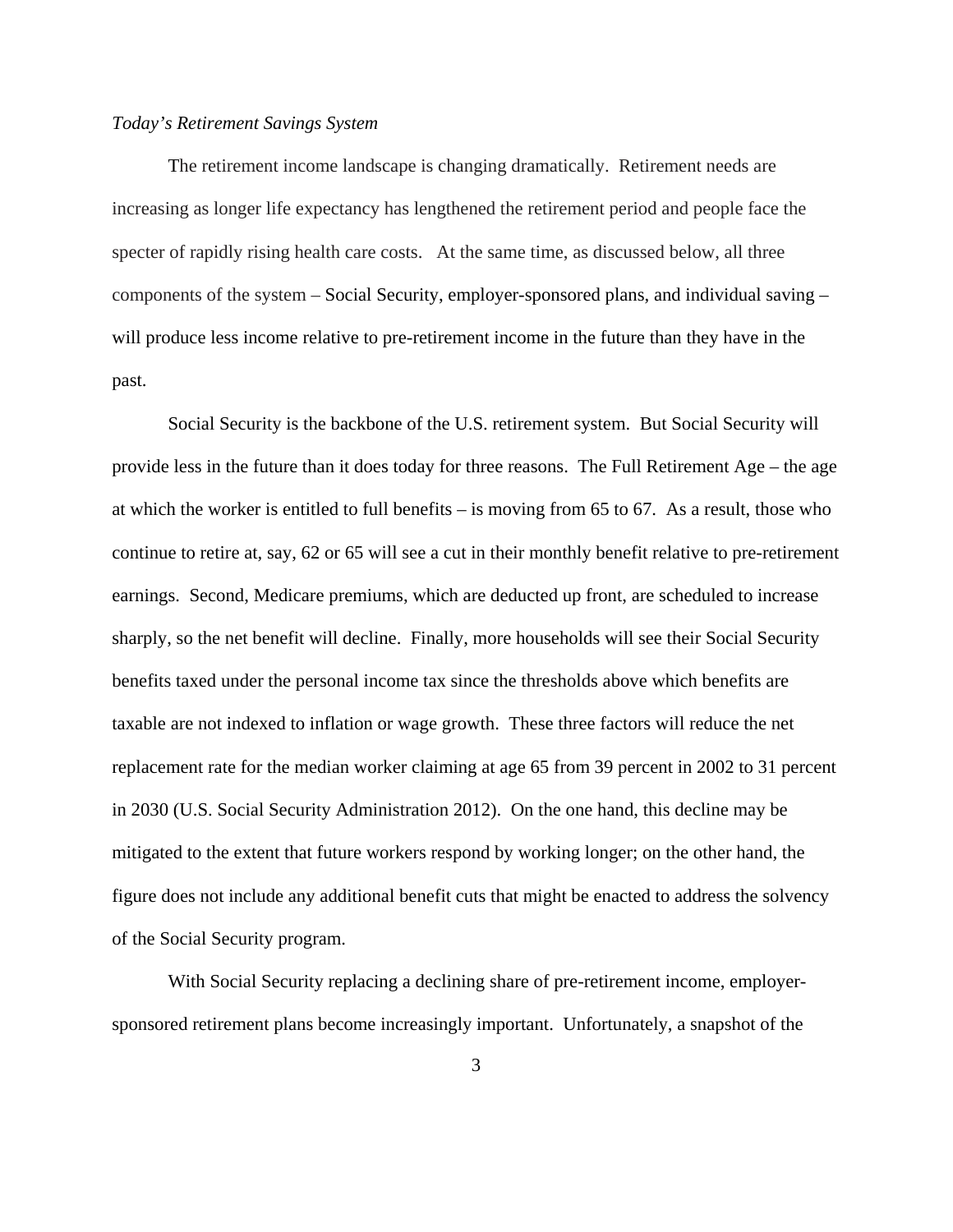labor force shows that less than half of private sector workers are participating in any form of plan, and this share has remained relatively constant over the last 30 years. In addition, most jobs do not last long, so many workers will move in and out of coverage.<sup>1</sup> As a result, while two-thirds of households will end up with some pension accumulations at retirement, those with intermittent coverage will often have only small balances. And the one-third of households that have no 401(k) assets will be forced to rely only on Social Security.

For those lucky enough to work for an employer providing a pension, the nature of employer-sponsored plans has changed dramatically over the last 30 years. Whereas, in the early 1980s, most workers were covered by a defined benefit plan, today most workers have a 401(k) as their primary or only plan (see Figure 1).<sup>2</sup> In theory, workers should be able to accumulate substantial balances in 401(k)s, but many workers fail to sign up for their 401(k) and many of those who do participate contribute only small amounts, fail to diversify, and cash out balances when they change jobs. In 2007, with the stock market at its peak, 401(k)/IRA balances for the typical household approaching retirement (age 55-64) amounted to only \$118,000, according to the Federal Reserve's *Survey of Consumer Finances* (SCF). IRAs are included because their balances consist largely of rollovers from employer-sponsored plans.

The third component of the retirement income system, at least in theory, is individual saving – saving over and above that done through the workplace. But, in fact, virtually all of workers' saving occurs in pension plans. In 2007 – a good year – the typical household approaching retirement had only \$29,600 of financial assets outside of retirement saving (Munnell 2012; Munnell, Muldoon, and Golub-Sass 2009).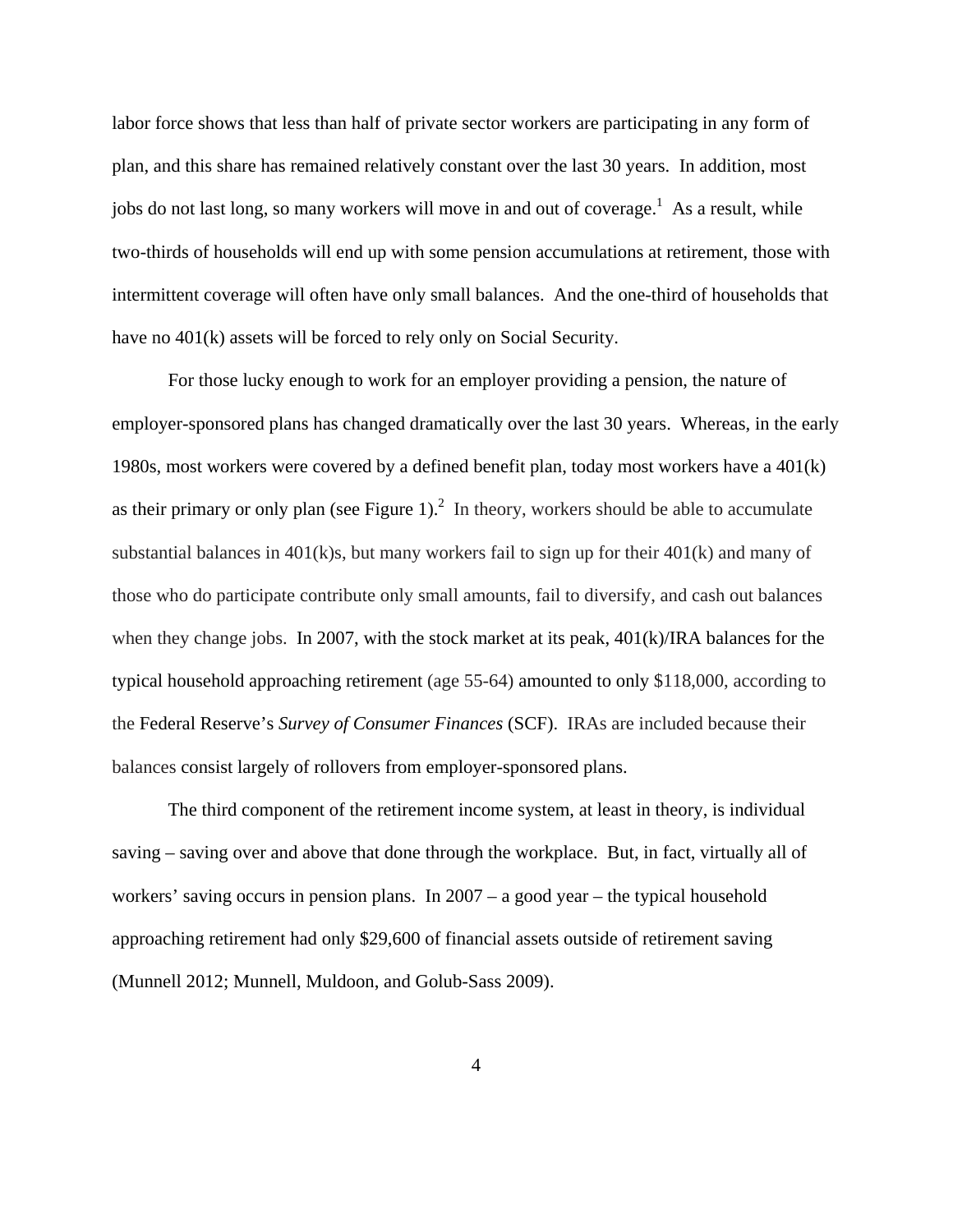Another indicator that the retirement income picture is worsening over time is the stability in the relationship between wealth-to-income ratios and age (see Figure 2). This stability over the ten SCF surveys since 1983 has always been a source of concern, given that the world has changed in four important ways: longevity increased, health care costs rose, interest rates plummeted, and employer-sponsored plans shifted from defined benefit, where accrued benefits are not measured in the SCF, to 401(k)s, where plan assets are included. Each of these changes would have been expected to lead to higher wealth-to-income ratios if people were aiming to preserve their standard of living in retirement. Instead, the pattern of wealth accumulation has remained virtually unchanged.

In short, before the financial crisis older Americans were already in a squeeze. Then, the financial crisis hit.

# *The Impact of the Collapse in Equity Prices on Retirement Plans*

The financial crisis had a large and immediate impact on retirement plans. Between the peak of the stock market on October 9, 2007 and March 2009, equity prices fell 50 percent. In private sector defined benefit plans, participants were sheltered from the impact of losses; plan sponsors faced large increases in contributions.<sup>3</sup> In the public sector, where defined benefit plans dominate, the use of a five-year moving average for valuing assets meant that required increases were phased in gradually.

In the case of 401(k) plans, participants took a direct hit. Individuals saw the value of equities in their 401(k) plans or IRAs decline by \$2.8 trillion. In 2010 (the last year for which SCF data are available), despite a partial recovery in the stock market, combined 401(k)/IRA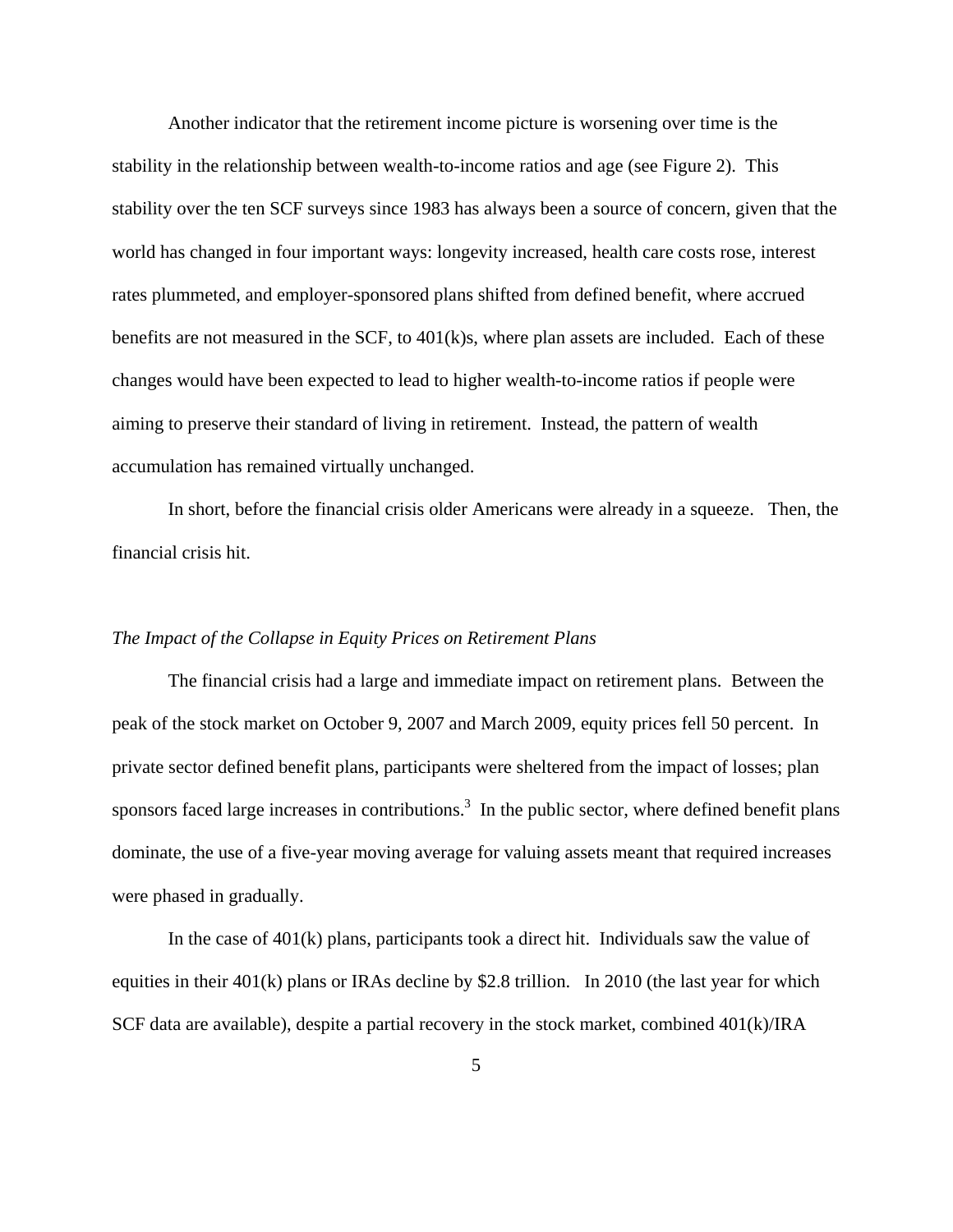balances of households approaching retirement (55-64) were only \$120,000. This amount was virtually unchanged from 2007 despite the likelihood those 55-64 have spent more of their working life covered by a 401(k) plan than previous cohorts.

By 2013 – the date of this writing – the stock market had returned to its previous peaks. This development will certainly increase 401(k) balances. But as shown in Figure 3, older workers have essentially experienced six years (2007-2013) of no return on their equity investments.

# *Interest Rates Also Plummeted*

Focusing solely on 401(k) balances fails to account for the decline in interest rates that accompanied the Great Recession as investors bid up the prices of safe assets and the Federal Reserve undertook stimulative monetary policy. Real interest rates – measured by the ten-year Treasury bond rate minus anticipated ten-year inflation for 1990-2004 and, thereafter, the tenyear rate for Treasury Inflation Protected Securities (TIPS) – declined from about 2.5 percent in 2006 to below 1 percent in 2010 and now may be negative.

Of course, bond prices rise when interest rates fall, which benefits those who sell and consume the proceeds, but this phenomenon does not benefit investors. If they hold their bonds to maturity, they will not benefit from the price change and will be forced to reinvest the proceeds at a lower interest rate. If they sell bonds prior to maturity, the capital gain is precisely offset by a reduction in the interest they will earn on any replacement bonds.

A study by Kopcke and Webb (2012) looked at the combined impact of the decline in equity prices and the fall in interest rates on the financial wealth, current income, and lifetime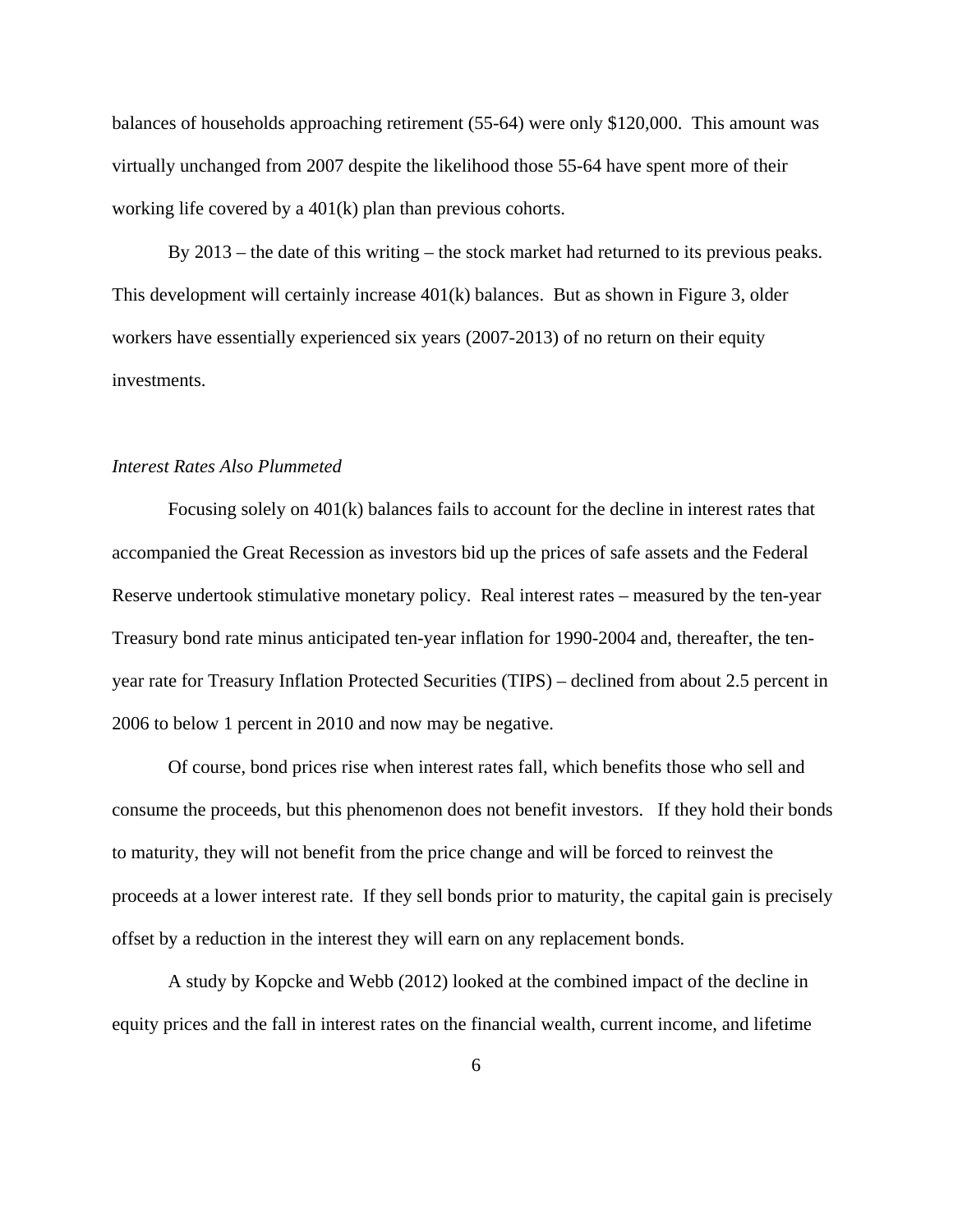consumption of older households. The analysis consisted of three parts: the impact on wealth, the effect of interest rate decline, and an assessment of the overall impact including Social Security and defined benefit pensions.

Financial wealth is highly unequally distributed. Households in the bottom two quintiles held almost no stock investments and few financial assets, so they were largely unscathed by the market meltdown. Those in the top three quintiles lost 5, 7, and 9 percent of their wealth, respectively, from October 2007 through September 2011. Although these declines appear relatively modest, they reflect a substantial shortfall relative to expectations of a continued increase in stock prices.

In addition, investment income declined as interest rates on short-term deposits fell close to zero and workers were forced to reinvest money from maturing bonds at lower rates. Households in the middle of the wealth distribution – who typically hold more of their assets in short-term deposits – saw large declines in interest income and significant declines in total income. The wealthy were somewhat protected because they held much of their assets in stocks, and dividends were relatively unaffected.

Adding Social Security benefits and income from defined benefit plans to project lifetime consumption shows that, under alternative scenarios of future returns and possible responses on the part of households, the bottom 40 percent (because they had little financial wealth) and the top 5 percent (because they could live off dividend income and wait for equity values to rebound) were relatively unaffected. In contrast, the financial crisis had a significant effect on two types of older households: those life-cycle savers who had planned to decumulate equity

7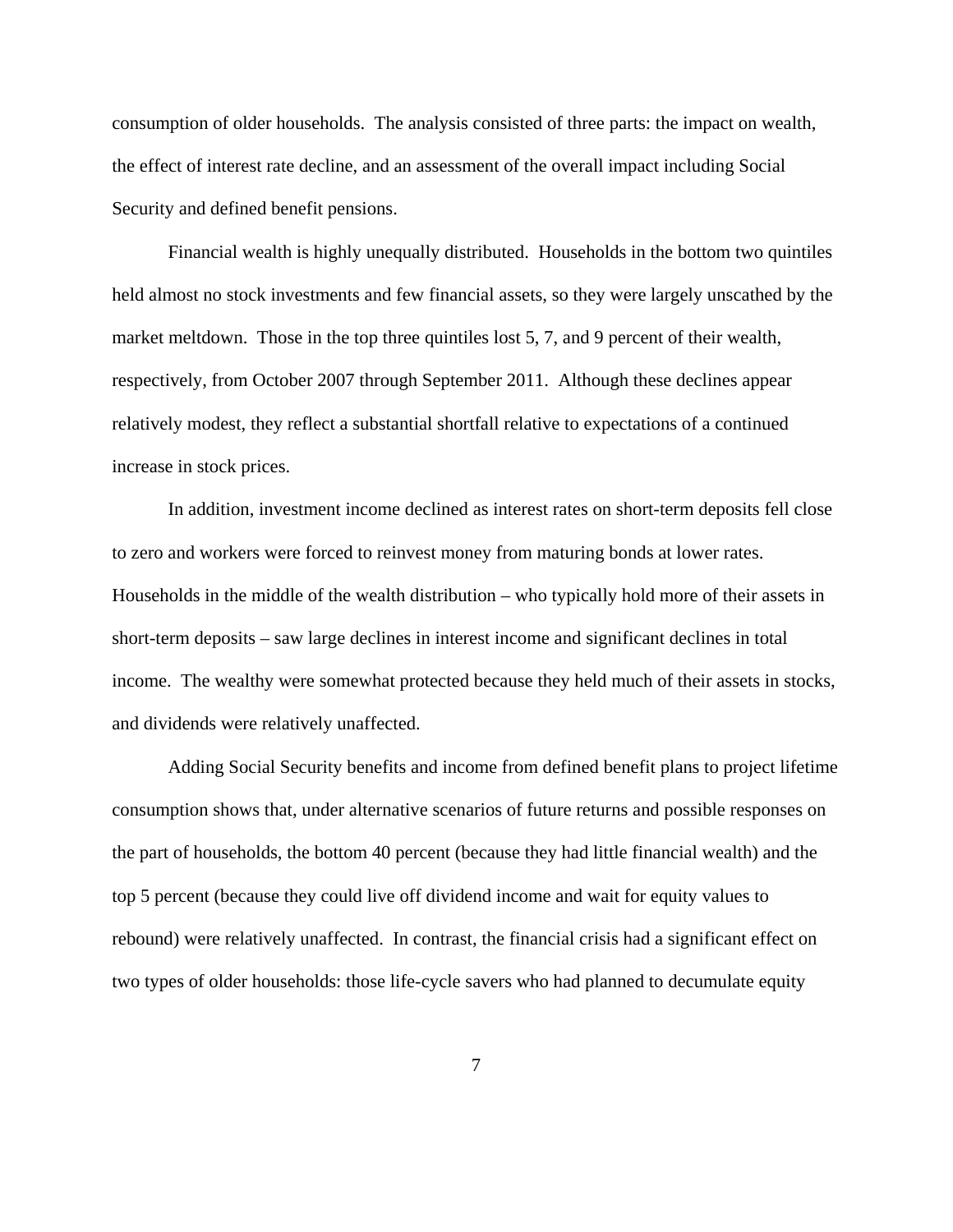holdings to support themselves in retirement and those households that had planned to use the income from short-term deposits to supplement Social Security.

The main point of this study for the broader discussion is that the decline in interest rates – as well as the decline in equity values – had an important negative effect on the retirement income of a number of households.

# *A Broader Definition of Retirement Assets*

The  $401(k)/\text{financial asset story} - \text{even recognizing the impact of lower rates} - \text{does not}$ provide a full picture of how the financial crisis and recession affected the retirement prospects for older workers, because households have other forms of wealth available for support in retirement. In the Kopcke-Webb study discussed above, Social Security and defined benefit plans moderated the declines in lifetime consumption. Housing is also available, although to date most households have tended not to draw down housing equity until very late in life, and many leave the house as a bequest.<sup>4</sup>

 The *Health and Retirement Study* (HRS) follows households over time, making it possible to look at the total wealth of the same households before the financial crisis (2006) and after (2010). Between the 2006 and the 2010 HRS, average total wealth of the Early Boomer households declined by 2.8 percent in inflation-adjusted terms (Gustman, Steinmeier, and Tabatabai 2011) (see Table 1). Financial assets both in defined contribution plans and IRAs and outside retirement accounts were higher in 2010 than in 2006, housing and other property wealth were down about 20 percent, and the present discounted value of promised benefits under Social Security and other defined benefit plans was roughly unchanged.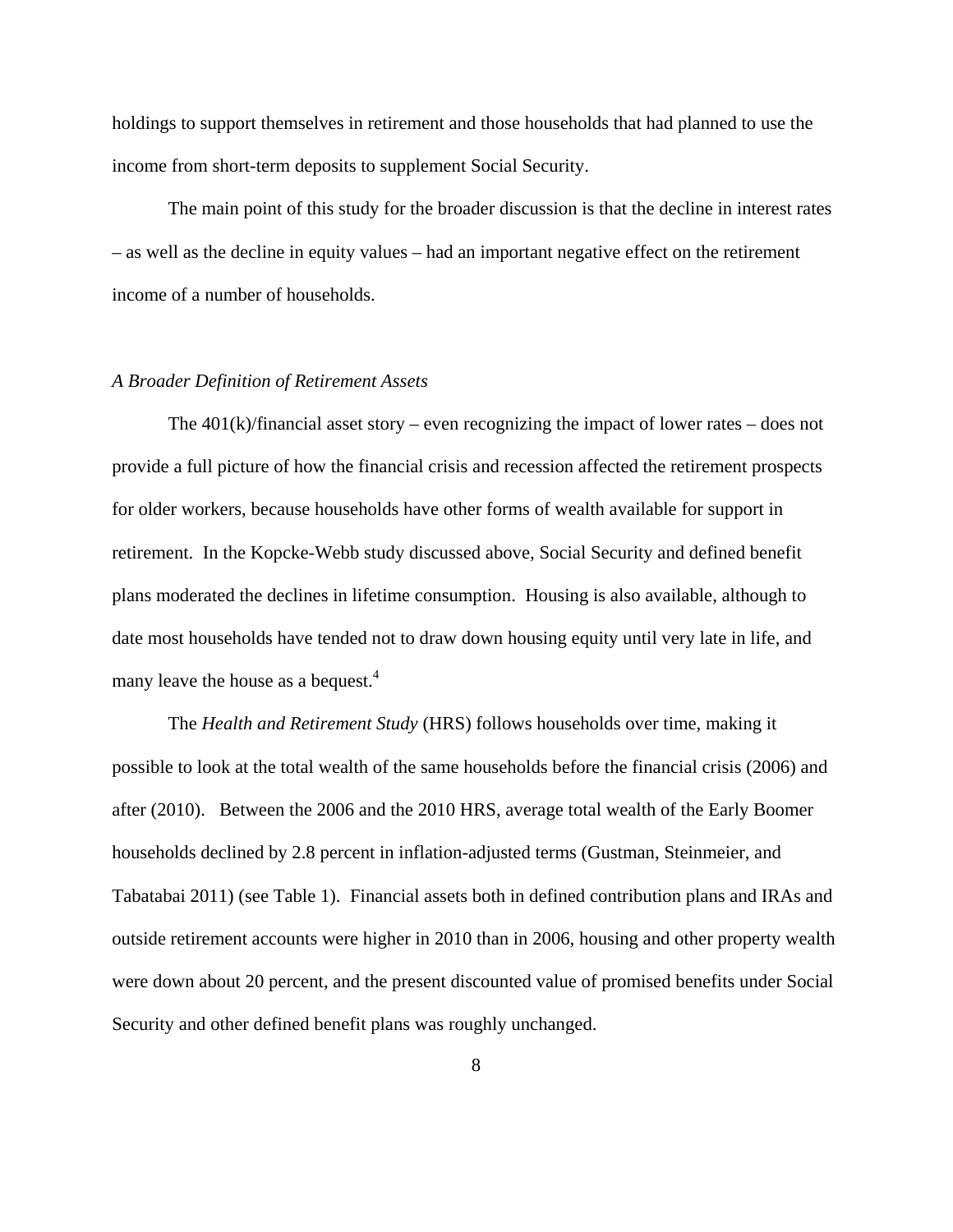Gustman, Steinmeier, and Tabatabai (2011) characterize the 2.8 percent decline in total assets as modest. While 2.8 percent indeed sounds like a modest amount, the decline needs to be considered against a counterfactual. That is, what would have happened to wealth in the absence of the financial crisis? The Gustman et al. benchmark is the amount that members of older cohorts accumulated over the same age span. The average wealth of the original HRS cohort increased by 7.4 percent between 1994 and 1998 and that of the War Babies increased by 3.2 percent between 2000 and 2004. So in the absence of the financial crisis wealth might have gone up about 5.4 percent, and was instead down by 2.8 percent – an 8.2 percentage point difference. Moreover, the difference between actual and expected 401(k) balances was larger. And, as discussed above, focusing solely on wealth ignores the effects of lower interest rates. *A Comprehensive Measure of the Impact of the Financial Crisis on Retirement Security* 

A full assessment of the impact of the financial crisis and ensuing recession on retirement security requires a comprehensive measure of wealth and income. The Center for Retirement Research has constructed a National Retirement Risk Index (NRRI), which shows the share of working households who are "at risk" of being unable to maintain their pre-retirement standard of living in retirement. The Index compares projected replacement rates – retirement income as a percent of pre-retirement income – for today's working households with target rates that would allow them to maintain their living standard and calculates the percent at risk of falling short. The calculations assume that workers retire at 65 and annuitize all their wealth including the proceeds of a reverse mortgage on their house.<sup>5</sup> The NRRI is constructed using the Federal Reserve's *Survey of Consumer Finances* (SCF).

9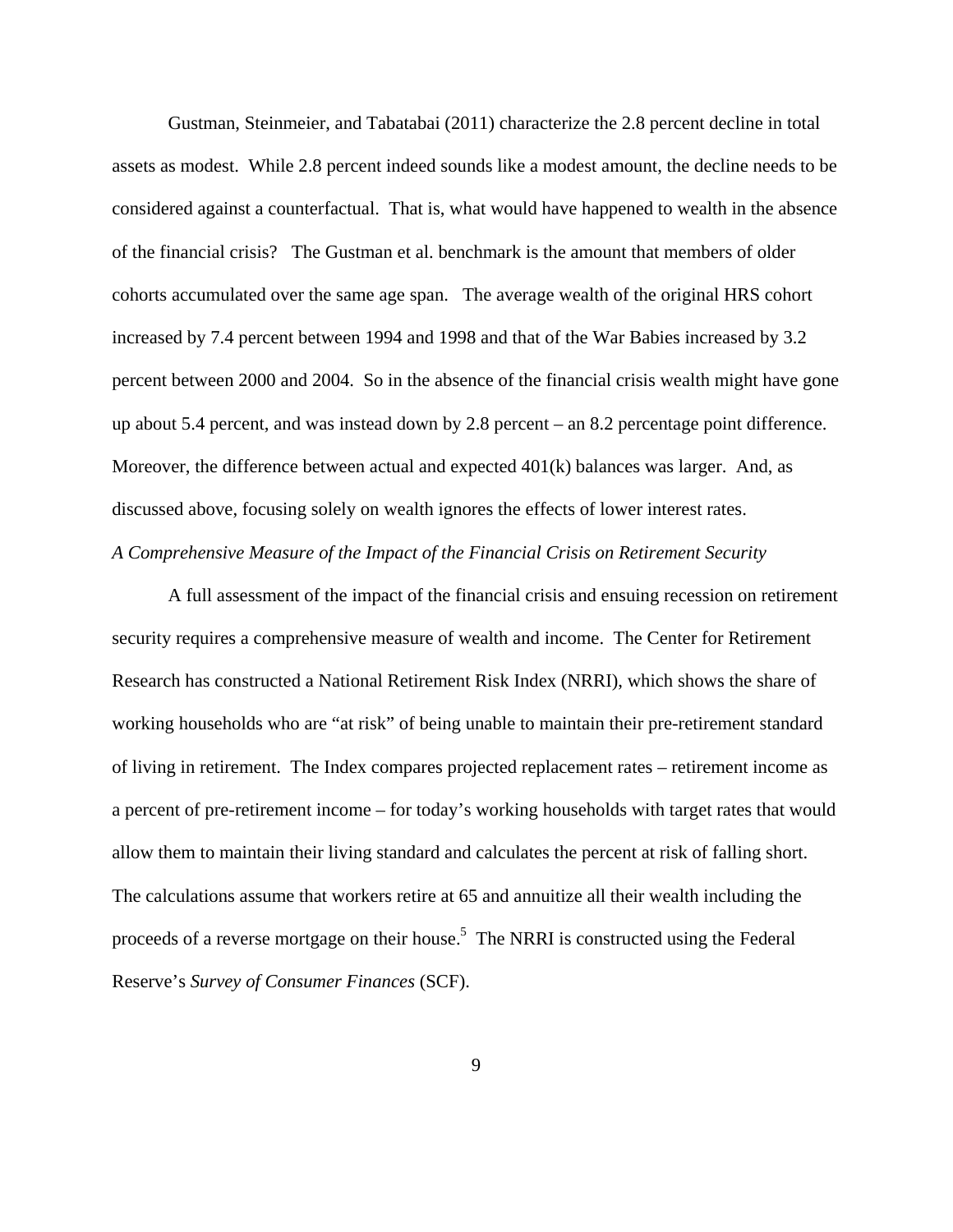As noted above, despite the importance of the house, to date it has rarely been considered a source of income in retirement. The rationale for excluding housing equity is that, in the absence of a precipitating event such as the death of a spouse or entry of a family member into a nursing home, most households continue to own their own home well into their eighties. Even when a shock occurs, selling the house is still a rare event. But the future might be quite different; housing equity is likely to become an increasingly important source of support as retirement needs rise and the retirement income system contracts. Thus, while changes in house prices are not relevant if people are buying and selling, they are relevant if home equity is to be an important component of retirement income. This assessment differs significantly from that offered by Gustman, Steinmeier, and Tabatabai (2011), who assert that the housing collapse was not a serious concern since few older households were underwater and in danger of foreclosure.

*The Results.* Between 2007 and 2010, the NRRI rose from 44 percent to 53 percent (see Table 2). Those in the bottom third experienced the smallest increase, mainly because they rarely hold equities and rely primarily on Social Security benefits, which were unaffected by the financial collapse.

In short, the NRRI suggests that the financial crisis, the decline in housing values, and the decline in interest rates that occurred as a result of the crisis led to a significant increase in the percent of today's working families that are at risk of not being able to maintain their preretirement consumption once they stop working. The NRRI, however, is based on 2010 data, and by 2013 – the date of the next SCF – the stock market had fully recovered. Thus, the next update will show an improved picture, but households who held a portfolio of equities between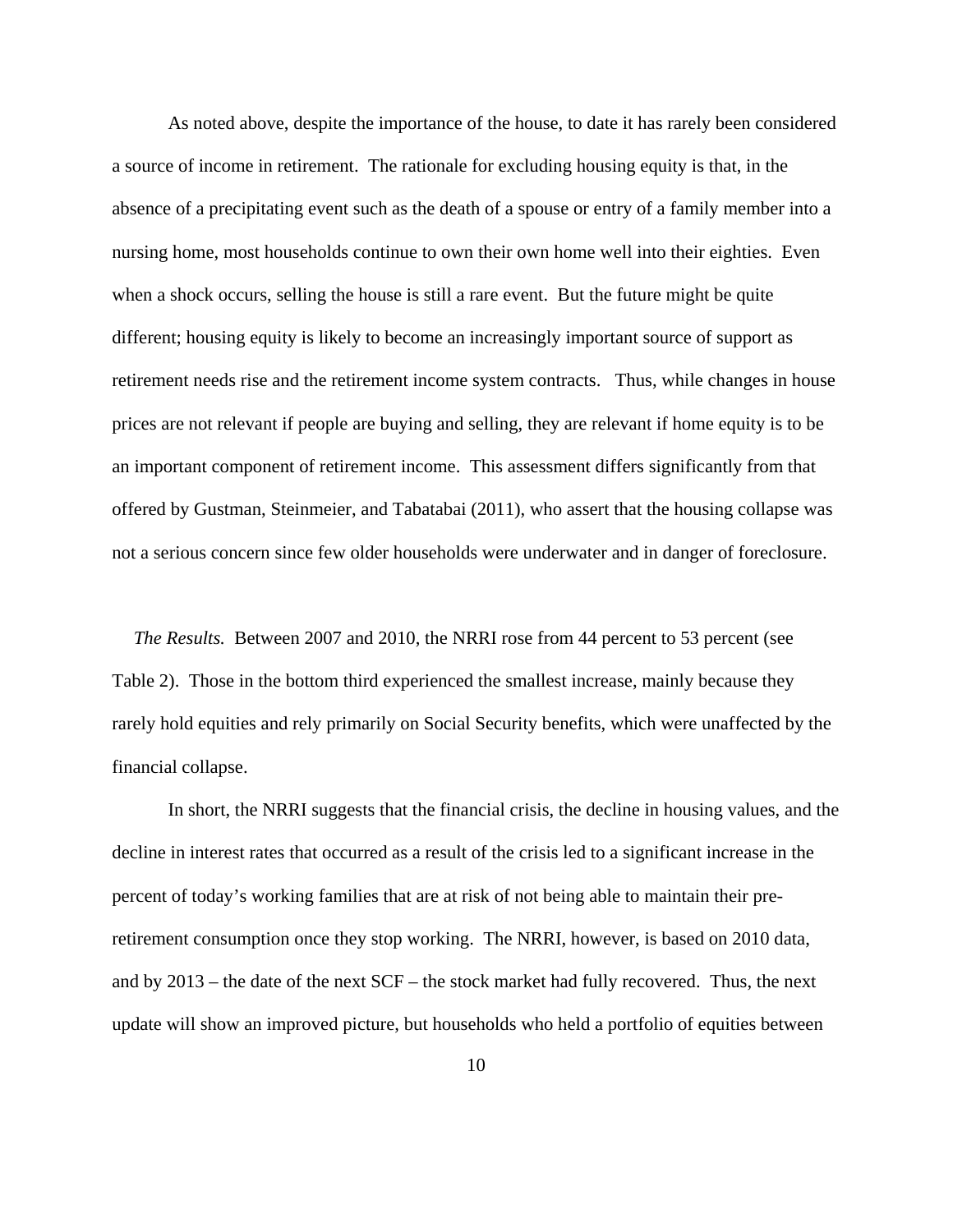2007 and 2013 had earned zero returns. It will take considerable gains in the future to make up for these foregone earnings.

#### *Conclusion*

The impact of the financial crisis on wealth depends very much on the definition adopted. On the one hand, the HRS shows that the real value of wealth, defined broadly, dropped by only 2.8 percent between 2006 and 2010. On the other hand, some people right after the crash likened its impact to 9/11 (Munnell, Coe, Haverstick, and Sass 2012). The actual impact clearly falls between these two extremes. Any decline must be compared to a counterfactual – what did preretirees have a right to expect before the crisis? Previous cohorts saw their wealth increase by an average of 5.4 percent, leaving wealth more than 8 percent below where it might have been. At the same time, interest rates plummeted so that returns on short-term deposits are close to zero and bond holders forced to reinvest money from maturing bonds face very low rates. If people buy annuities, they get much less for their money. Housing prices also collapsed, reducing a safety valve that many may need going forward. The good news is that Social Security and defined benefit plans cushioned the blow. Nevertheless, the increase in the NRRI from 44 percent in 2007 to 53 percent in 2010 suggests that the financial crisis seriously increased an already high level of risk among today's working families.

# **III. Labor Market Activity of Older Workers**

The previous section argues that older workers experienced a significant decline in retirement resources as a result of the financial collapse and ensuing recession. Given that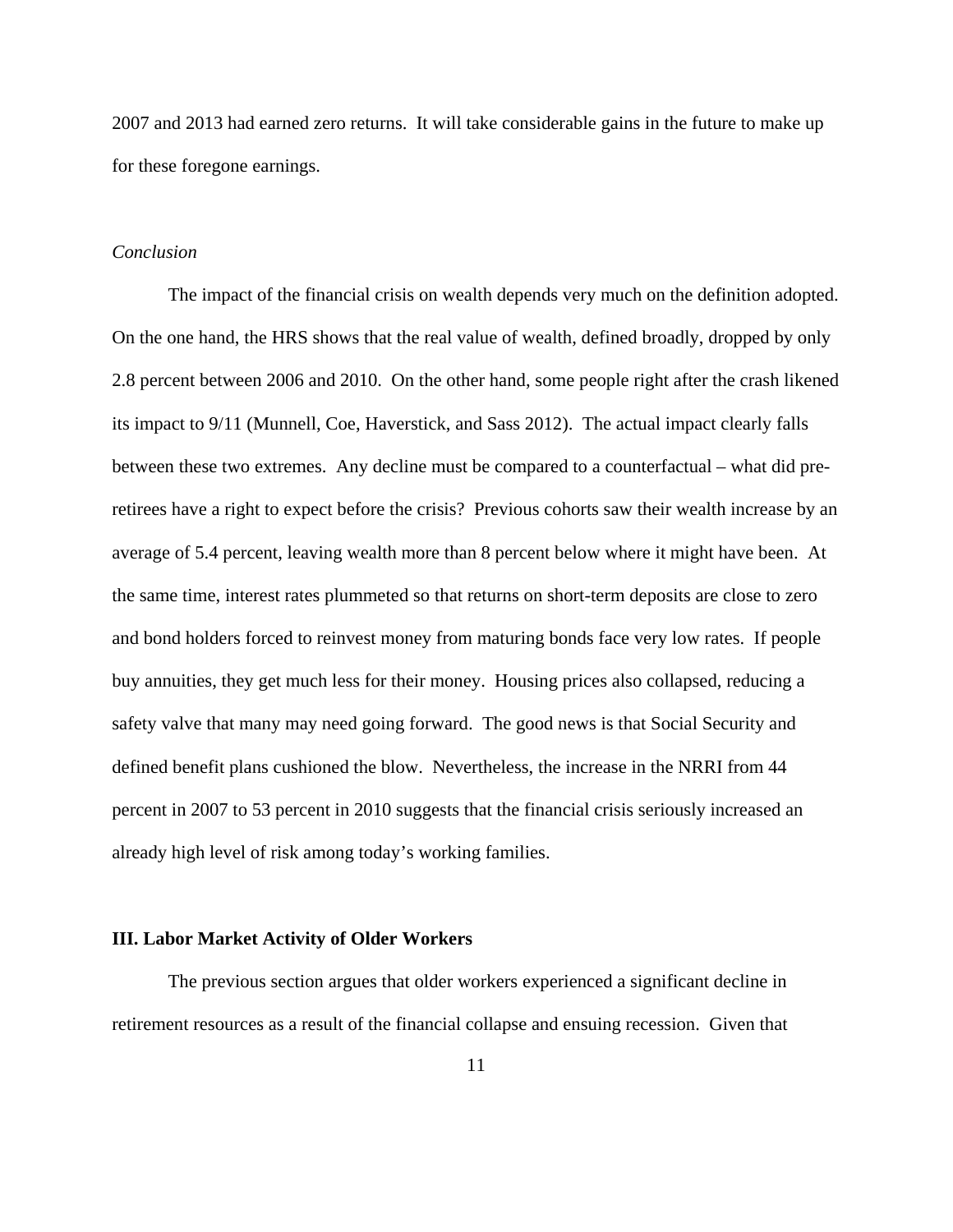decline, older workers had only three options: save more, work longer, or live on less in retirement. For the many Americans under-prepared for retirement even before the Great Recession, the most common response was to work longer.

# *Before the Great Recession*

Over most of the twentieth century, the working career of the average American man grew progressively shorter (Munnell 2011). The proportion of American men working past age 55 fell steadily, particularly after the introduction of Social Security retirement benefits in 1940 and Medicare health insurance coverage in 1965. But this downward trajectory slowed around the mid-1980s, before gradually increasing in the last decade; the labor force participation rate for 55-plus men increased from a low of 65.7 percent in 2000 to 70.5 percent in 2008. Meanwhile, as the women who spent increasing amounts of their primes in the labor force grew older, they became increasingly likely to work at older ages as well: the labor force participation increased from 41.6 percent in 1980 to 59.5 percent in 2008. As a result, the average retirement age increased from 62 in 1985 to 64 in 2008 for men, and from 57 in 1985 to 62 in 2008 for women.

Why did the proportion of Americans working longer increase? Munnell (2011) suggests that Social Security policy changes that made work more attractive, most notably the increase in the Full Retirement Age, were partly responsible. The nature of the employer-employee relationship also changed. Jobs became less physically demanding and more accommodating to alternative scheduling. Meanwhile, retiree health insurance became less common and pensions shifted from defined benefit to defined contribution, which left workers more at risk and inclined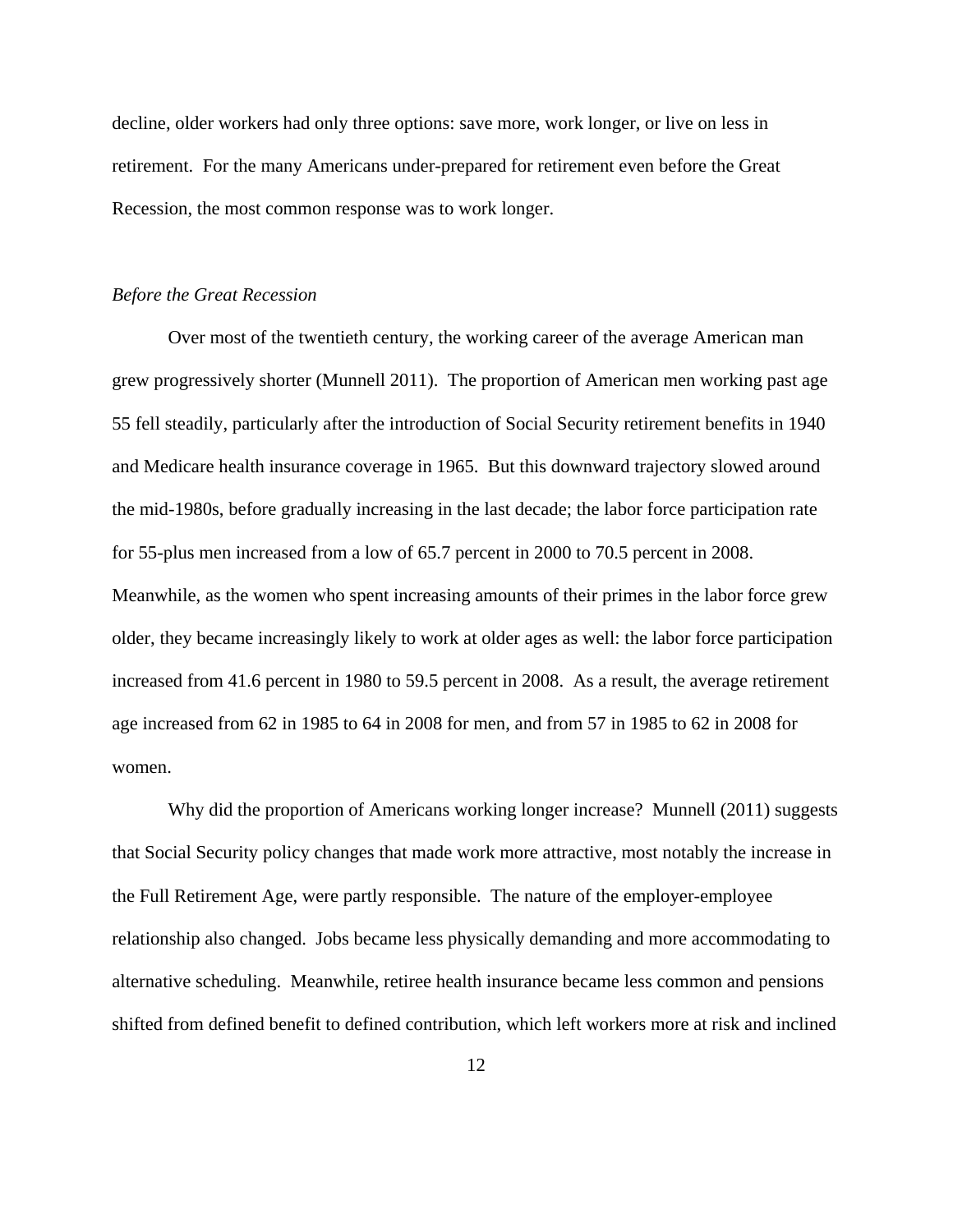to keep working. In addition, recent cohorts of older workers are better educated, healthier, expect to live longer, and are more likely to have to coordinate retirement with a working spouse than previous cohorts, all factors associated with working longer.

Not surprisingly, the increase in labor force participation at older ages is also associated with delays in claiming Social Security retirement benefits. The proportion that claimed Social Security benefits at earliest eligibility – age 62 – declined from 51 percent in 1995 to 38 percent in 2007 (Rutledge and Coe 2012).

#### *The Financial Collapse and Retirement Intentions*

The bursting of the housing bubble and the ensuing financial collapse diminished the funds available to support one's lifestyle in retirement. To compensate, savings would need to increase, retirement consumption would need to decline, or careers would have to lengthen. Initial surveys indicated the latter option was most attractive to older households. The Employee Benefits Research Institute (EBRI) reported that between 2006 and 2011, the proportion expecting to retire before age 65 decreased from 33 percent to 23 percent (Helman, Copeland, and VanDerhei 2011). Another survey by the Center for Retirement Research at Boston College found that 40 percent of workers age 45-59 with substantial retirement assets planned to work longer (Coe and Haverstick 2010).

Estimates from previous recessions, however, found that retirement ages increase only modestly, and often not at all (Gustman and Steinmeier 2002). But the first academic studies to examine retirement responses to the Great Recession find stronger correlations between financial markets and expected retirement age than in previous downturns. These studies suggest that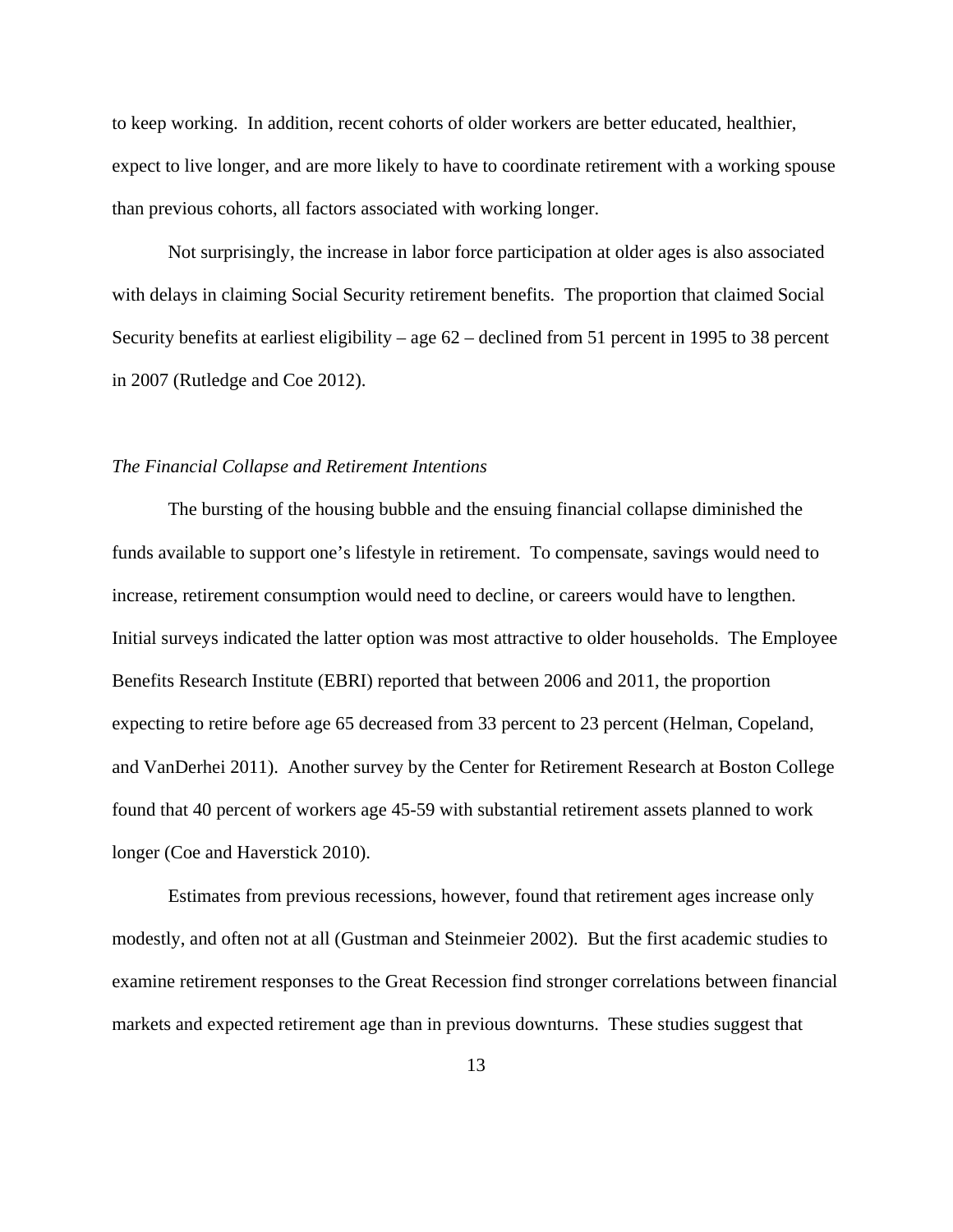retirement intentions are responding not to the stock market decline *per se*; instead, both the increase in planned retirement ages and the stock market decline reflect pessimism about the economy (Goda, Shoven, and Slavov 2011; McFall 2011).

But planned increases in the age at which people retire have not resulted in actual increases in the average age at retirement. In fact, that same EBRI study points out that many people retired *earlier* than they had planned.

#### *Joblessness After Age 55*

Why didn't intentions to work longer become reality? Many individuals who feared having to retire later encountered an even more acute reality: job loss. In previous recessions, older workers were largely shielded from job loss, because firms were reluctant to lay off longtenured workers in whom they were heavily invested. As a result, the unemployment rate increase for workers 55 and older was much less than for prime-age workers in the recessions of the 1970s and 1980s (Figure 4). But declining tenure, together with increasing layoff risk for higher-educated or unionized employees, have led to increased rates of job loss for older workers in more recent recessions (Munnell, Muldoon, and Sass 2009).

Accordingly, the unemployment rate among older workers reached levels not seen in previous recessions. In the 1990-91 recession, the unemployment rate among those 55 and older peaked at 5.0 percent. In the 2001-03 recession, the 55-plus unemployment rate never exceeded 4.3 percent. Between mid-2008 and the end of 2009, however, the 55-plus unemployment rate soared from 3.2 percent to 7.1 percent. A record 14 percent of workers over 50 experienced a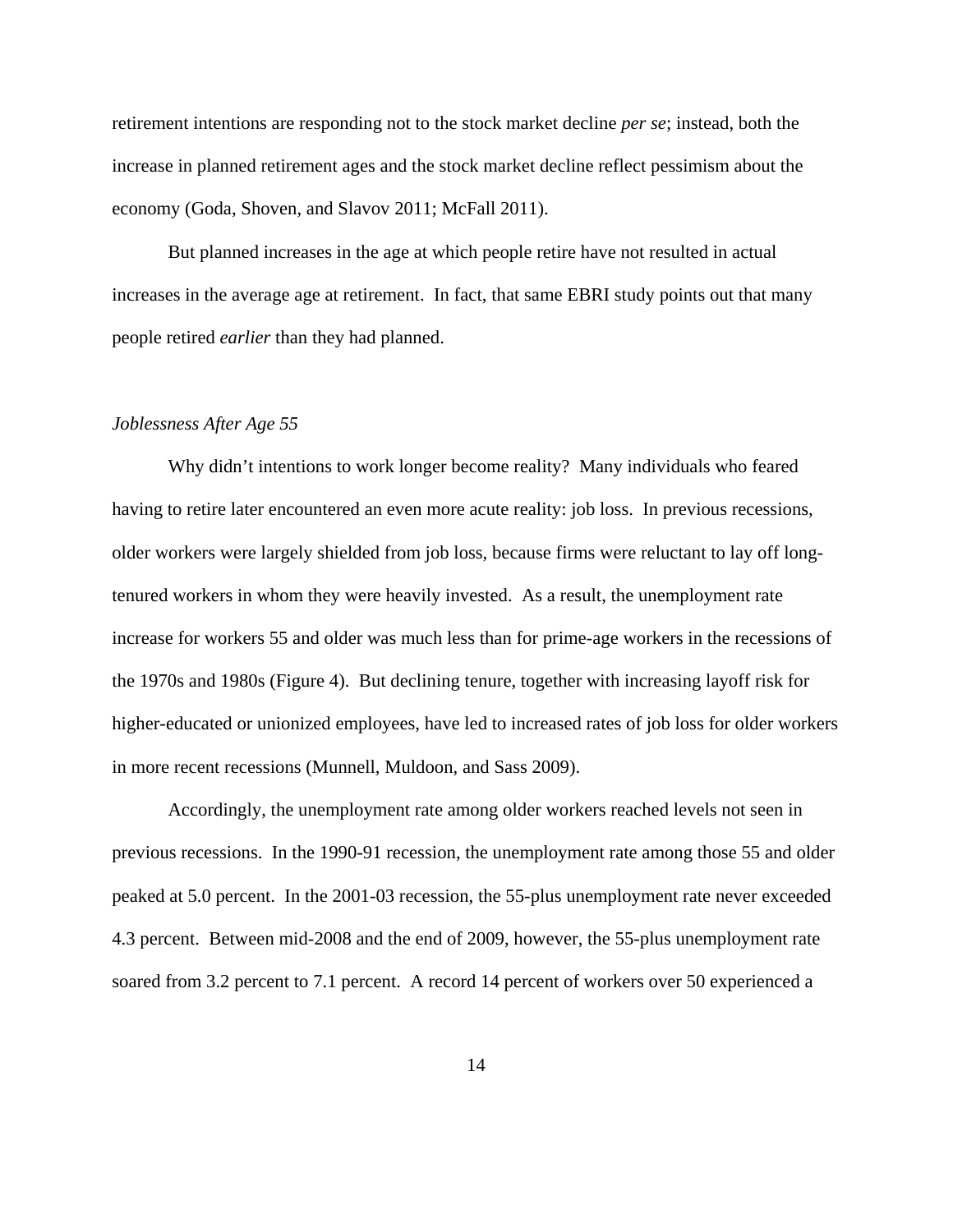job loss at some point between 2007 and 2009; the previous high (since 1983) was just over 10 percent (Farber 2011).

The duration of jobless spells is also without precedent. At the onset of the recession, the median duration of unemployment for workers of all ages was 8.3 weeks; by March 2012, the median spell had increased to 22.3 weeks (U.S. Bureau of Labor Statistics 2012b). Workers age 55 to 64 have more difficulty finding re-employment under normal circumstances, especially after losing a long-tenured job (Valetta 1991; Johnson and Mommaerts 2011), so their median duration was 10.8 weeks in December 2007. But their median duration increased far more than any other age group, peaking at 38.4 weeks. The increase in jobless duration mirrors the difficulty that older workers had finding re-employment relative to their prime-age counterparts. Johnson and Butrica (2012) find that younger workers found a new job much quicker than older workers: 18 months after job loss, better than three-quarters of those under 50 were re-employed, compared to only 65 percent of those age 50 to 61 and 41 percent of those age 62 or older.

Though job prospects were poor, older people held fast; in fact, the labor force participation rate actually increased by more than a percentage point for both men and women 55 and older.<sup>6</sup> This differs from pre-2000 recessions, when this rate invariably fell (Figure 5). Lacking the ability to fall back on defined benefit pensions, today's out-of-work older individual does not have the luxury of retiring early in a weak labor market.

# *Falling Back on Social Security Programs*

But some individuals had an escape hatch: Social Security benefits. A record 3.2 million beneficiaries began receiving Social Security retirement benefits in 2009; though some of this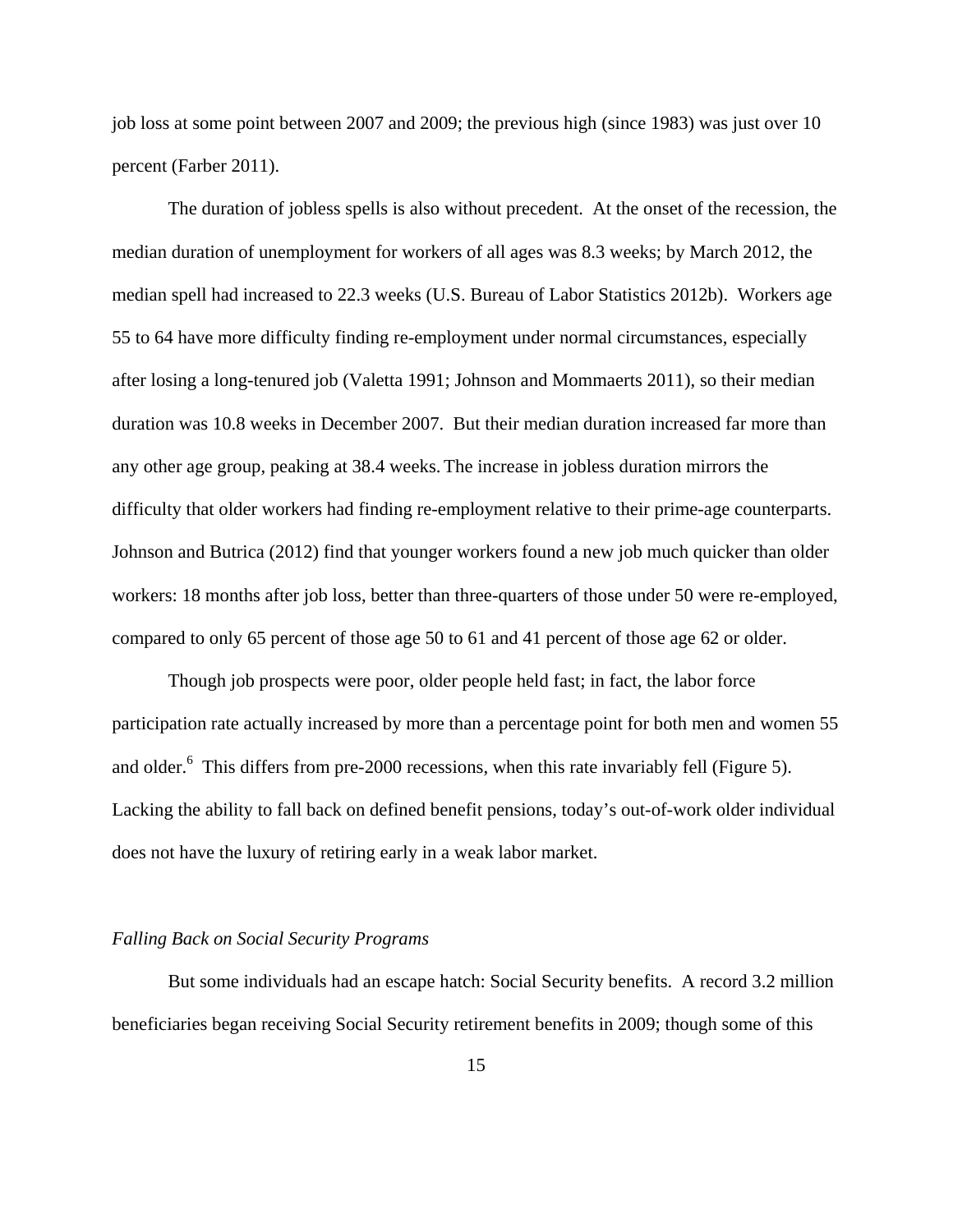was due to the first cohorts of Baby Boomers reaching their eligibility age, the take-up rate among 62-year-olds was up four percentage points from just two years earlier (Johnson and Mommaerts 2010).

Claiming Social Security benefits plugs a hole in a family's budget, but an actuarial adjustment reduces benefits the earlier one claims. Rutledge and Coe (2012) find that early claiming induced by the Great Recession cost beneficiaries \$56 per month, about five percent of their monthly benefit. Though this hit to a retiree's fixed income can be painful, the good news is that more vulnerable groups – racial and ethnic minorities, or those with low income, low wealth, or less than a college degree – were no more likely to move up their Social Security claiming than the less vulnerable.

In addition, nearly 3 million applications to Social Security Disability Insurance were filed in 2010, an all-time high. Applications to disability programs typically increase with the unemployment rate (Rupp and Stapleton 1995). If the jobless were able to get new jobs quickly, then waiting for a disability application would carry a substantial opportunity cost; instead, because jobless spells were interminably long, many younger, higher income workers applied because they had no better option (Coe and Rutledge 2013).

# *After the Great Recession*

Those who successfully obtain Social Security benefits have locked in their income level, albeit a low one. Jobless individuals who stay in the labor force have a chance to compensate for their losses, but only if they can withstand the "scarring" effects of job loss. Earnings in a new job tend to be lower than the pre-displacement job, even five years after job loss (Couch and Placzek 2010). The wounds from a job loss are even deeper for older workers: men over 50 earn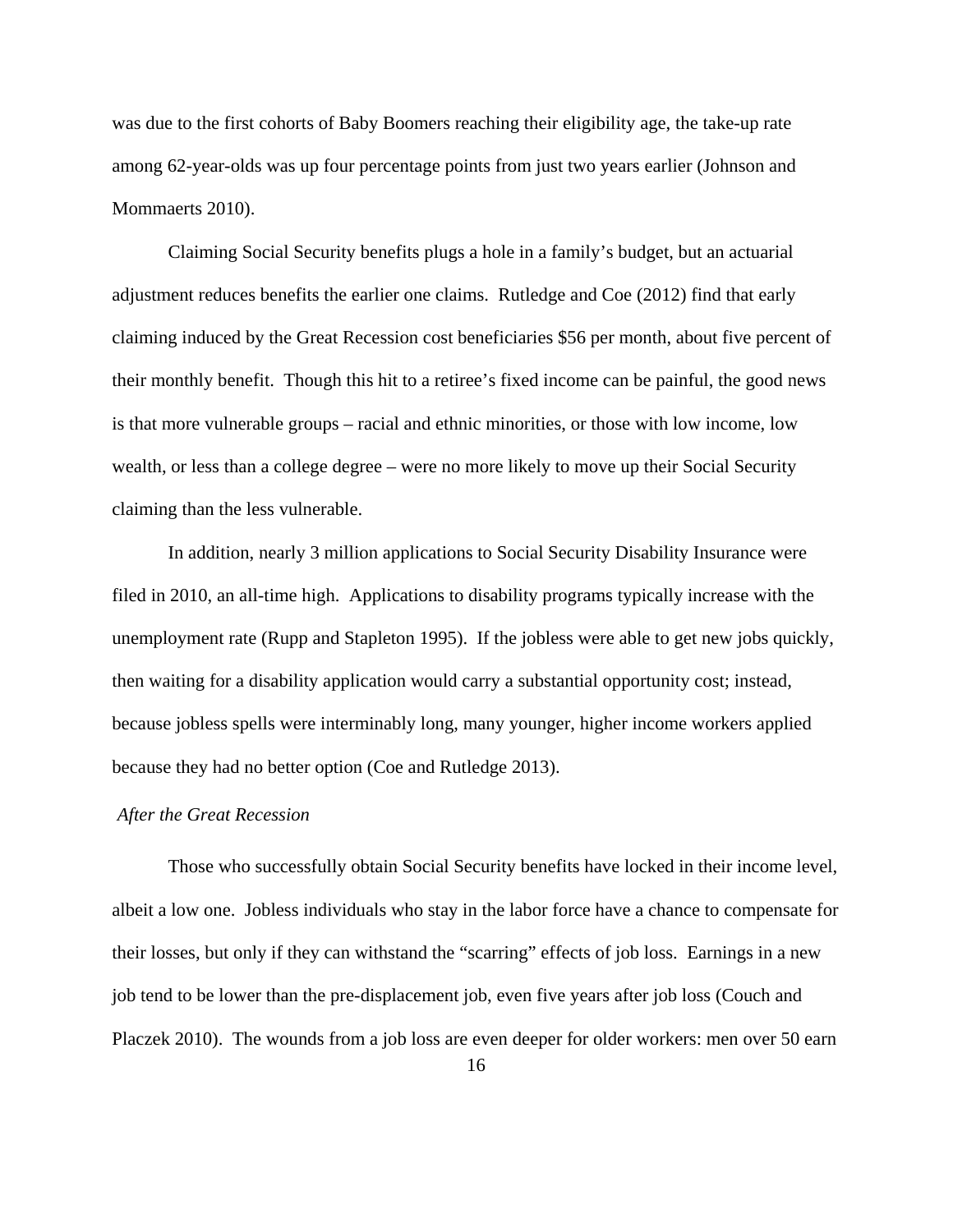as much as 50 percent less than their pre-displacement earnings in their first year at a new job, and even six years later, their earnings remain one-quarter below their previous level (Chan and Stevens 1999, 2004). Initial estimates from this recession indicate that the recently re-employed face more pronounced earnings losses – 17 to 23 percent – than history would indicate (Farber 2011; Johnson and Butrica 2012). In addition, new jobs are less likely to offer employersponsored pension and health benefits (Johnson and Kawachi 2007). These losses likely will result in less saving, more exposure to risk, and lower incomes in retirement (Coile and Levine 2011; Butrica, Johnson, and Smith 2011).

Looking longer term, historical estimates suggest that displaced workers' earnings and job stability will never fully recover: those who experienced layoffs during the early 1980s recession had 20 percent lower earnings two decades later (Von Wachter, Song, and Manchester 2009). Much of the persistence of earnings losses can be explained by multiple job losses: once a worker loses his job, subsequent job losses become more likely (Stevens 1997).

Another concern for aging workers is that the stress of job insecurity and financial losses could worsen health. A number of studies find that, perhaps counterinuitively, recessions lead to decreasing mortality in the short run, due primarily to better nursing home staffing (Ruhm 2000; Stevens et al. 2011). But over the long run, late-career displacement and higher unemployment rates in one's 50s are both associated with higher mortality rates decades later (Sullivan and von Wachter 2009; Coile, Levine, and McKnight 2012). Additionally, because of widespread loss of health insurance coverage, unmet health needs may accumulate and make health problems worse, especially for those with chronic conditions (Cawley, Moriya, and Simon 2011).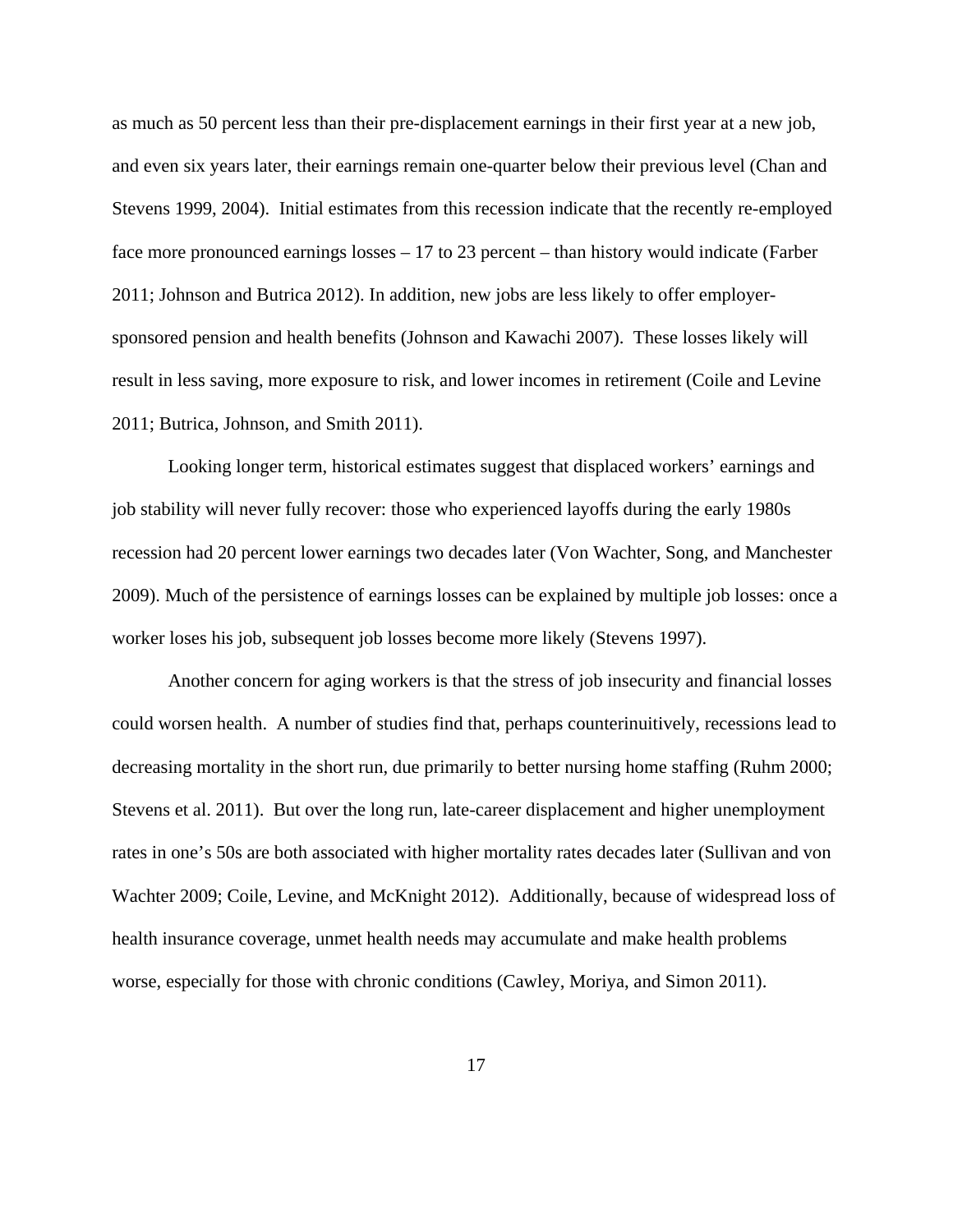# *Conclusion*

In most respects, younger cohorts have fared worse than older people in the Great Recession. As in all previous recessions, younger workers have been more likely than older workers to experience jobless spells. Because they are less experienced, they also face more uncertainty about income sources: a lower likelihood of qualifying for unemployment insurance or Social Security Disability Insurance, and less available in pension and savings account to bridge the gap between jobs. What has made recent experience unique is the degree to which older cohorts have shared in the suffering. Once protected by long tenures, instead older workers saw unprecedented layoffs. Needing to stay in the workforce to counter insufficient retirement income prospects, especially after the financial crash, older workers were less likely to give up the job search. Factoring in the disadvantage older job seekers have always had in finding reemployment, as well as the increasing cost to supplying health insurance to workers short of Medicare eligibility, the result has been record unemployment rates and interminable jobless spells. When new jobs failed to materialize, those eligible for Social Security accelerated their claiming, while others applied for disability benefits, locking in relatively low income. But those who lost their jobs and remain in the labor force also face persistent earnings losses, which will make it more difficult to save for retirement.

### **V. Conclusion**

The Great Recession has had a profound effect on the retirement security of older Americans, and the slow recovery from the downturn – among older workers in particular – will likely have a lasting impact on their quality of life. At a time when older households should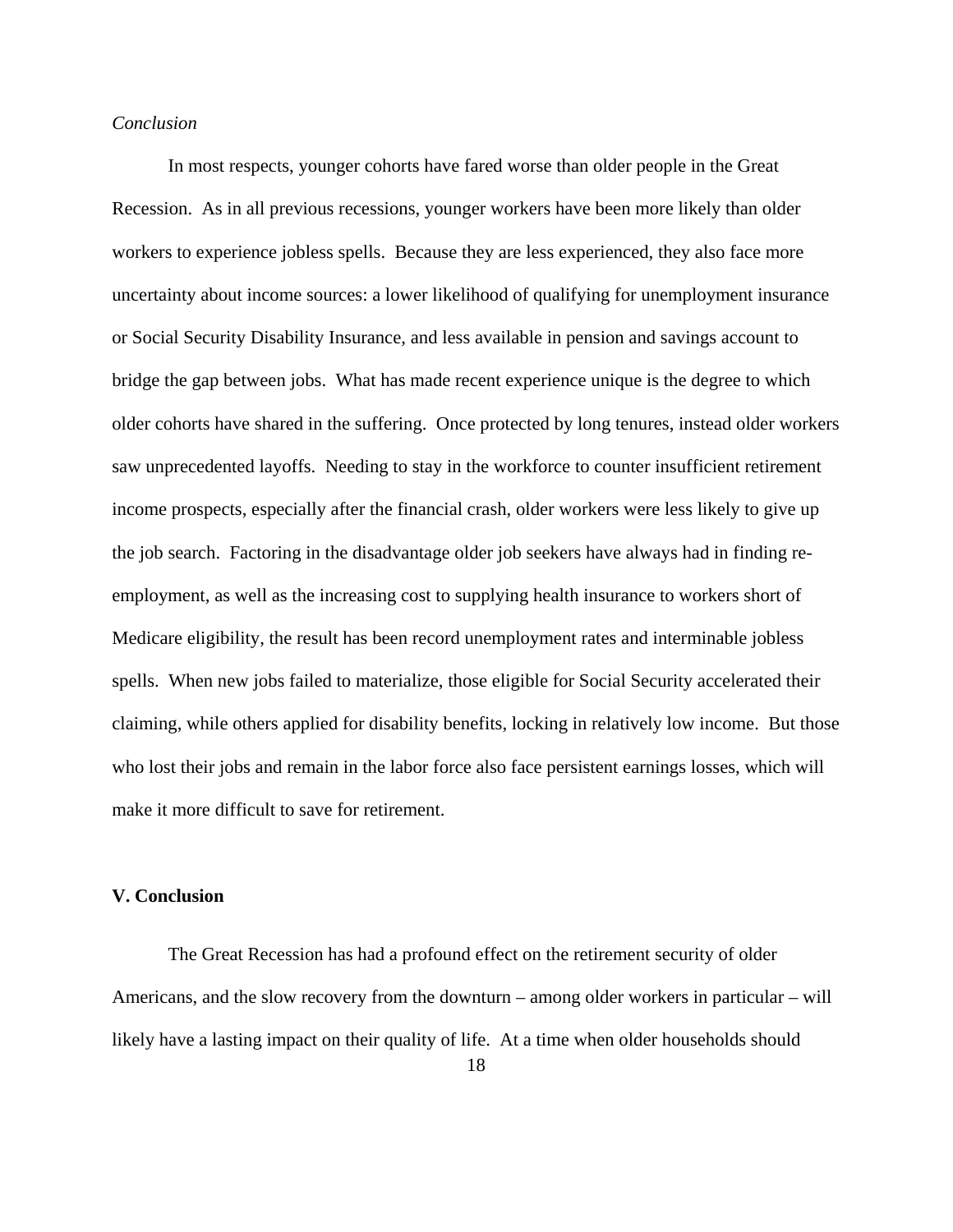have been insulated from the negative effects of the downturn, the nature of today's retirement system left them exposed to declines in the value of equities and real estate. The asset market collapse led many workers to plan for a later retirement, only to find that the labor market did not accommodate these plans. Many more late-career workers experienced job loss than in previous downturns, and those jobless spells lasted longer than ever before, encouraging record numbers to lock in low incomes from early Social Security claims or disability benefits.

The long-term prognosis is even more of a concern. Those who lost a job face the possibility of permanently lower earnings, less generous retirement and health benefits in a new job, and a higher probability of another layoff should the recovery take a turn for the worse. Even those who retained their jobs or retired on their own terms will be hurt; persistently low interest rates make living off one's savings difficult, and the collapse of home values mean that less equity will be available to make up for shortfalls in retirement accounts. And economyrelated stress, as well as inconsistent health insurance coverage, may shorten lives.

This depressing assessment suggests two things. First, policymakers should be very careful about cutting back on Social Security. Social Security retirement benefits not only muted the impact of collapsing asset prices and interest rates on retirement consumption but also served as an escape valve for older workers who could not find jobs, and Social Security disability benefits acted as a backstop for impaired workers forced out of the labor force. Second, this country needs a bigger and more robust retirement income system. With declining Social Security replacement rates, inadequate and vulnerable 401(k) balances, and little saving outside employer-sponsored plans, the retirement security of older workers was in danger even before the financial collapse and onset of the Great Recession. These events merely highlighted the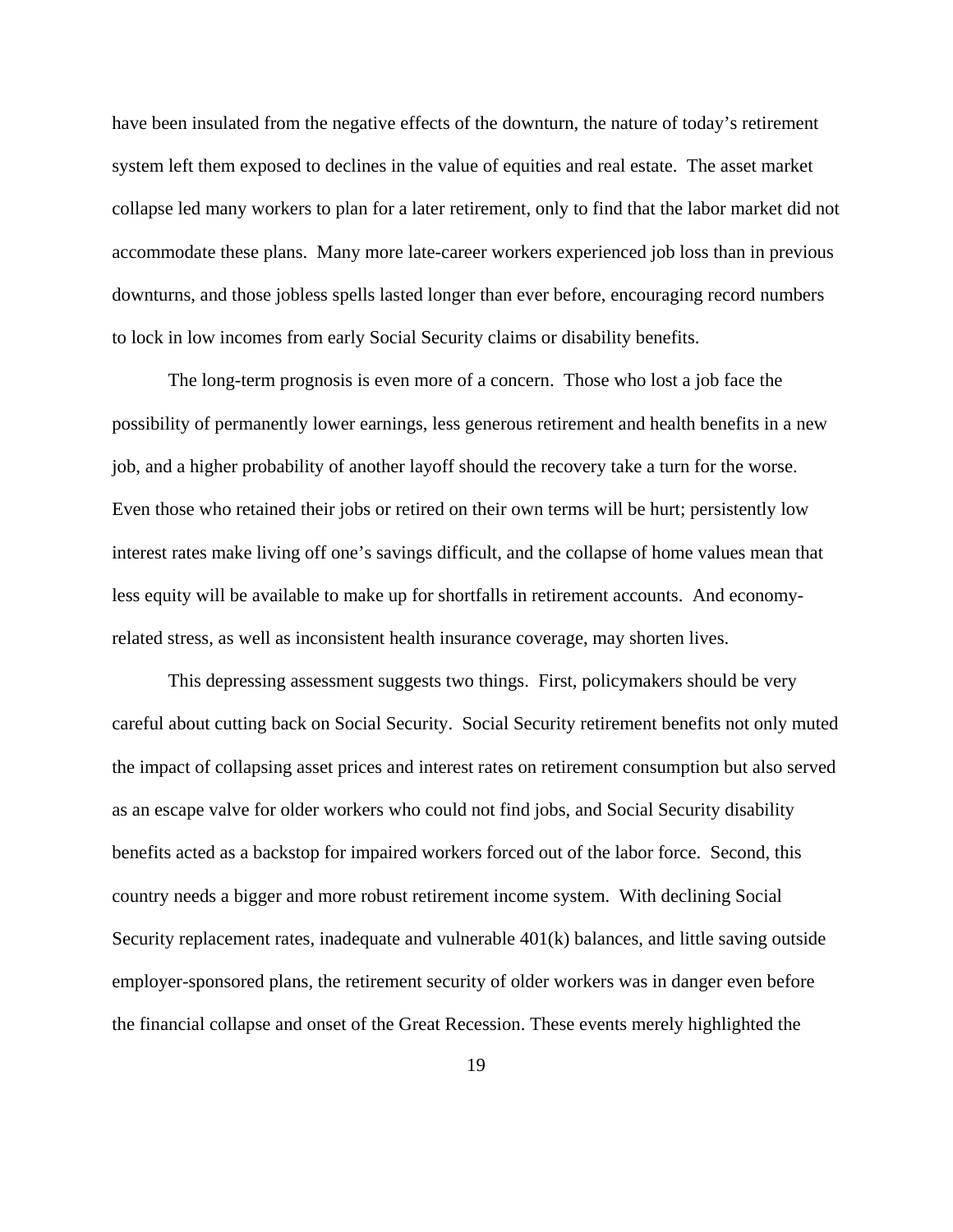fragility of current arrangements. In other words, the blow to retirement security was an

accident waiting to happen.

the unemployed after age 62 between 2008 and 2011 left the labor force in the first nine months after job loss (Johnson and Butrica 2012).

 $<sup>1</sup>$  Median job tenure for those 25 and older is only 5 years (U.S. Bureau of Labor Statistics 2012a).</sup>

<sup>&</sup>lt;sup>2</sup> When  $401(k)$  plans began to spread rapidly in the 1980s, they were viewed mainly as supplements to employerfunded pension and profit-sharing plans. Since 401(k) participants were presumed to have their basic retirement income needs covered by an employer-funded defined benefit plans and Social Security, they were given substantial discretion over 401(k) choices.

 $3$  Congress relieved some of the pressure in December 2008, by easing the transition rules for plans that fail to meet their funding targets.

<sup>&</sup>lt;sup>4</sup> Venti and Wise (2004) have carefully documented the pattern of housing equity as households age using the **Health and Retirement Study.** 

Under a reverse mortgage, a homeowner borrows against the equity in his house and receives money from a lender. Unlike a home equity loan, no loan payments or interest are due until the individual dies, moves out, or sells the house. The one form of potential income that is not included in the Index is income from work, since labor force participation declines rapidly as people age.<br><sup>6</sup> This increase was concentrated among workers not yet eligible for Social Security retirement benefits, as half of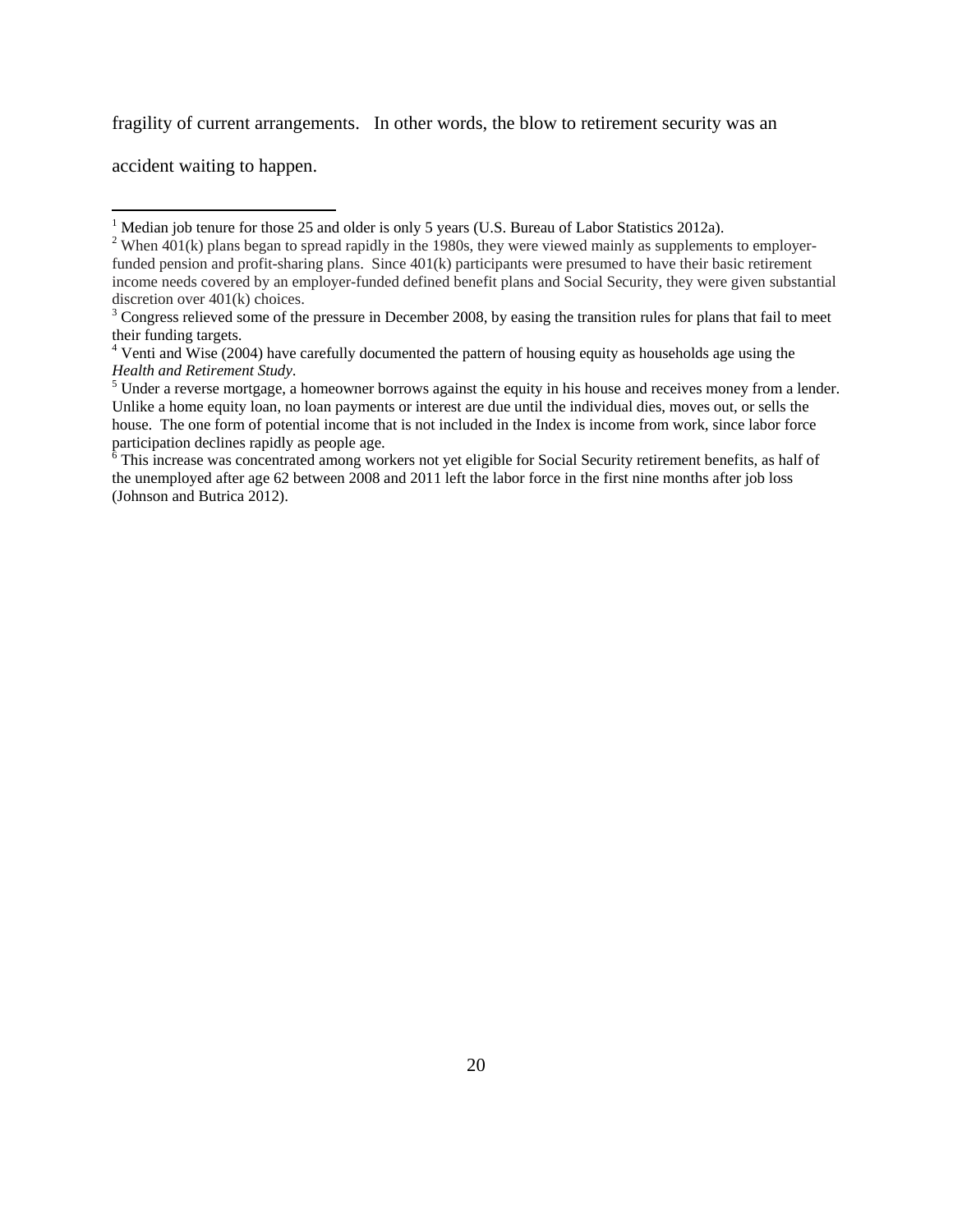# **References**

- Butrica, Barbara A., Richard W. Johnson, and Karen E. Smith. 2011. The potential impact of the great recession on future retirement incomes. Center for Retirement Research at Boston College Working Paper 2011–9, Chestnut Hill, MA.
- Cawley, John, Asako S. Moriya, and Kosali I. Simon. 2011. The impact of the macroeconomy on health insurance coverage: Evidence from the Great Recession. National Bureau of Economic Research Working Paper 17600, Cambridge, MA.
- Chan, Sewin, and Ann Huff Stevens. 1999. Employment and retirement following a late-career job loss. *American Economic Review* 89 (2): 211–16.
- Chan, Sewin, and Ann Huff Stevens. 2004. How does job loss affect the timing of retirement? *Contributions to Economic Analysis and Policy* 3 (1): 1–24.
- Coe, Norma B., and Kelly Haverstick. 2010. How do responses to the downturn vary by household characteristics? Center for Retirement Research at Boston College *Issue in Brief* 10–17, Chestnut Hill, MA.
- Coe, Norma B., and Matthew S. Rutledge. 2013. How does the composition of disability insurance applicants change across business cycles? Center for Retirement Research at Boston College Working Paper 2013–5, Chestnut Hill, MA.
- Coile, Courtney C., and Phillip B. Levine. 2011. Recessions, retirement and Social Security. *American Economic Review Papers and Proceedings* 101 (3): 23–28.
- Coile, Courtney C., Phillip B. Levine, and Robin McKnight. 2012. Recessions, older workers, and longevity: How long are recessions good for your health? National Bureau of Economic Research Working Paper 18361, Cambridge, MA.
- Couch, Kenneth A., and Dana W. Placzek. 2010. Earnings losses of displaced workers revisited. *American Economic Review* 100 (1): 572–589.
- Farber, Henry S. 2011. Job loss in the Great Recession: Historical perspective from the displaced workers survey, 1984-2010. National Bureau of Economic Research Working Paper 17040, Cambridge, MA.
- Goda, Gopi Shah, John B. Shoven, and Sita Nataraj Slavov. 2011. What explains changes in retirement plans during the Great Recession? *American Economic Review Papers and Proceedings* 101 (3): 29–34.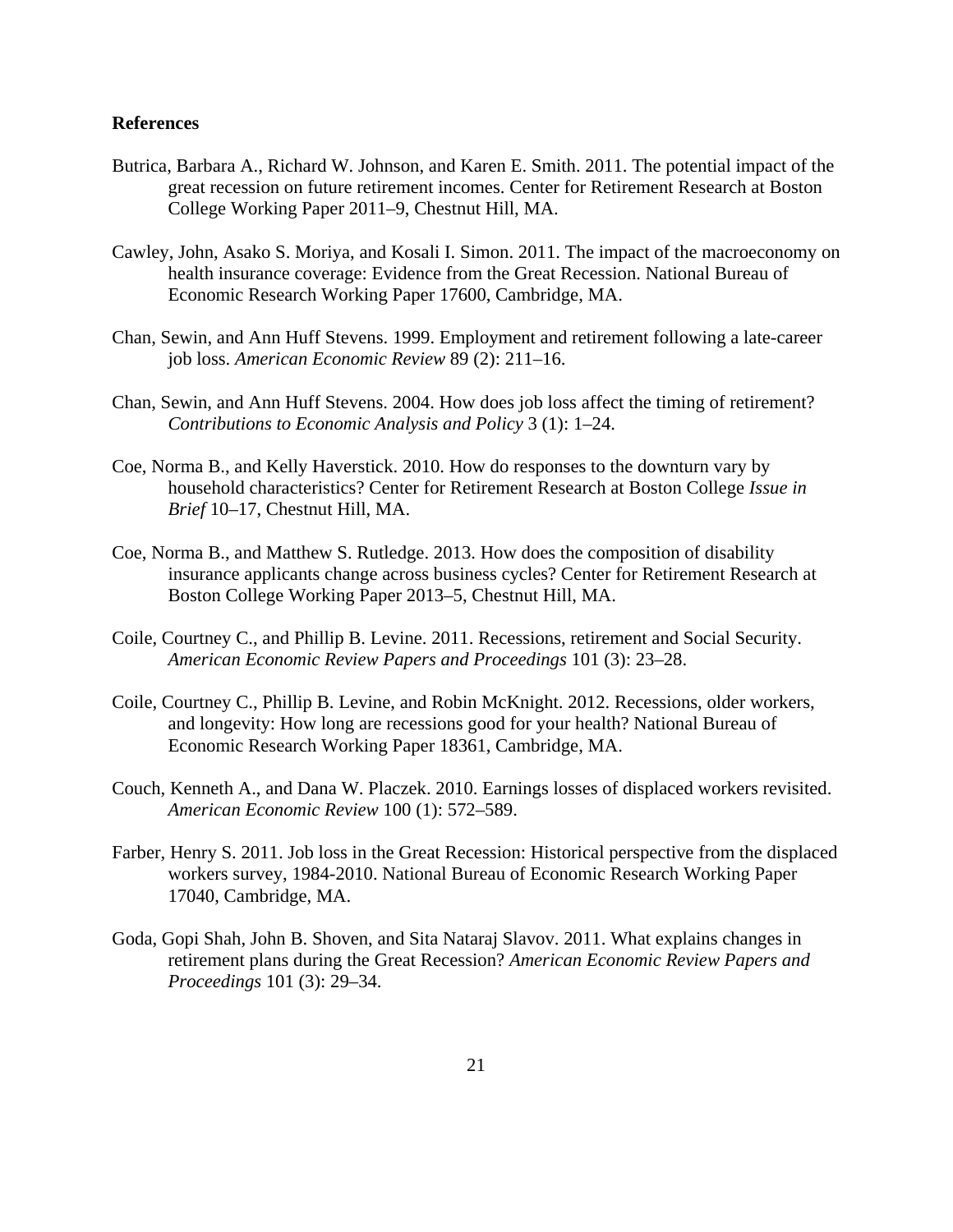- Gustman, Alan L., and Thomas L. Steinmeier. 2002. Retirement and the stock market bubble. National Bureau of Economic Research Working Paper 9404, Cambridge, MA.
- Gustman, Alan L., Thomas L. Steinmeier, and Nahid Tabatabai. 2011. How did the recession of 2007-2009 affect the wealth and retirement of the near retirement age population in the Health and Retirement Study? University of Michigan Retirement Research Center Working Paper 2011–253, Ann Arbor, MI.
- Helman, Ruth, Craig Copeland, and Jack VanDerhei. 2011. The 2011 Retirement Confidence Survey: Confidence drops to record lows, reflecting "the new normal." Employee Benefit Research Institute Issue Brief 355, Washington, DC.
- Johnson, Richard W., and Barbara A. Butrica. 2012. Age disparities in unemployment and reemployment during the Great Recession and recovery. Urban Institute Unemployment and Recovery Project Brief 3, Washington, DC.
- Johnson, Richard W., and Janette Kawachi. 2007. Job changes at older ages: Effects on wages, benefits, and other job attributes. Center for Retirement Research at Boston College Working Paper 2007–4, Chestnut Hill, MA.
- Johnson, Richard W., and Corina Mommaerts. 2010. Social Security retirement benefit awards hit all-time high in 2009. Urban Institute Fact Sheet on Retirement Policy, Washington, DC.
- Johnson, Richard W., and Corina Mommaerts. 2011. Age differences in job displacement, job search and reemployment. Center for Retirement Research at Boston College Working Paper 2011–3, Chestnut Hill, MA.
- Kopcke, Richard W., and Anthony Webb. 2013 (forthcoming). How has the financial crisis affected the finances of older households? Center for Retirement Research at Boston College Working Paper, Chestnut Hill, MA.
- McFall, Brooke Helppie. 2011. Crash and wait? The impact of the Great Recession on the retirement plans of older Americans. *American Economic Review Papers and Proceedings* 101 (3): 40–44.
- Munnell, Alicia H. 2011. What is the average retirement age? Center for Retirement Research at Boston College *Issue in Brief* 11–11, Chestnut Hill, MA.
- Munnell, Alicia H. 2012. 401(k) Plans in 2010: An update from the SCF Center for Retirement Research at Boston College *Issue in Brief* 12–13, Chestnut Hill, MA.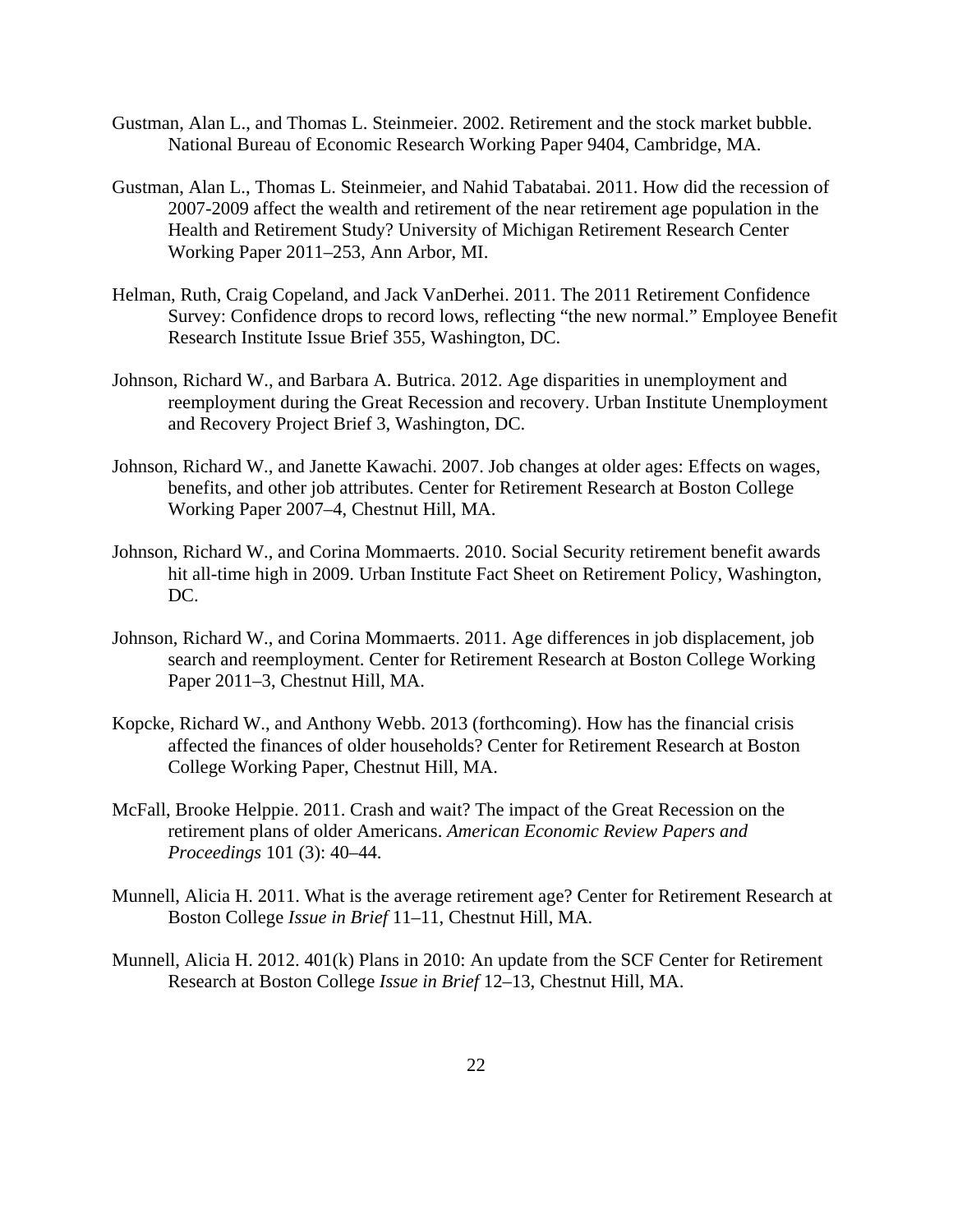- Munnell, Alicia H., Norma B. Coe, Kelly Haverstick, and Steven A. Sass. 2010. Overview of the CRR 2009 retirement survey. Center for Retirement Research at Boston College Working Paper 2010–15, Chestnut Hill, MA.
- Munnell, Alicia H., Anthony Webb, and Francesca Golub-Sass. 2012. The National Retirement Risk Index: An update. Center for Retirement Research at Boston College *Issue in Brief* 12–20, Chestnut Hill, MA.
- Munnell, Alicia H., Dan Muldoon, and Francesca N. Golub-Sass. 2009. An update on 401(k) plans: Insights from the 2007 SCF. Center for Retirement Research at Boston College *Issue in Brief* 9–5, Chestnut Hill, MA.
- Ruhm, Christopher J. 2000. Are recessions good for your health? *Quarterly Journal of Economics* 115 (2): 617–650.
- Rupp, Kalman, and David Stapleton. 1995. Determinants of the growth in the Social Security Administration's disability programs – An overview. *Social Security Bulletin* 58(4): 43– 70.
- Rutledge, Matthew S., and Norma B. Coe. 2012. Great Recession early claimers: Who are they? How much do they lose? Center for Retirement Research at Boston College Working Paper 2012–12, Chestnut Hill, MA.
- Stevens, Ann Huff. 1997. Persistent effects of job displacement: The importance of multiple job losses. *Journal of Labor Economics* 15 (1): 165–188.
- Stevens, Ann Huff, Douglas L. Miller, Marianne E. Page, and Mateusz Filipski. 2011. The best of times, the worst of times: Understanding pro-cyclical mortality. National Bureau of Economic Research Working Paper 17657, Cambridge, MA.
- Sullivan, Daniel, and Till von Wachter. 2009. Average earnings and long-term mortality: evidence from administrative data. *American Economic Review Papers and Proceedings* 99 (2): 133–138.
- U.S. Bureau of Labor Statistics. 2012a. Employee tenure in 2012. Washington, DC. Available from http://www.bls.gov.
- U.S. Bureau of Labor Statistics. 2012b. *Employment & Earnings Online*. Washington, DC. Available from http://www.bls.gov.
- U.S. Social Security Administration. 2012. *Annual report of the board of trustees of the federal old-age and survivors insurance and the disability insurance trust funds*. Washington, DC: U.S. Government Printing Office.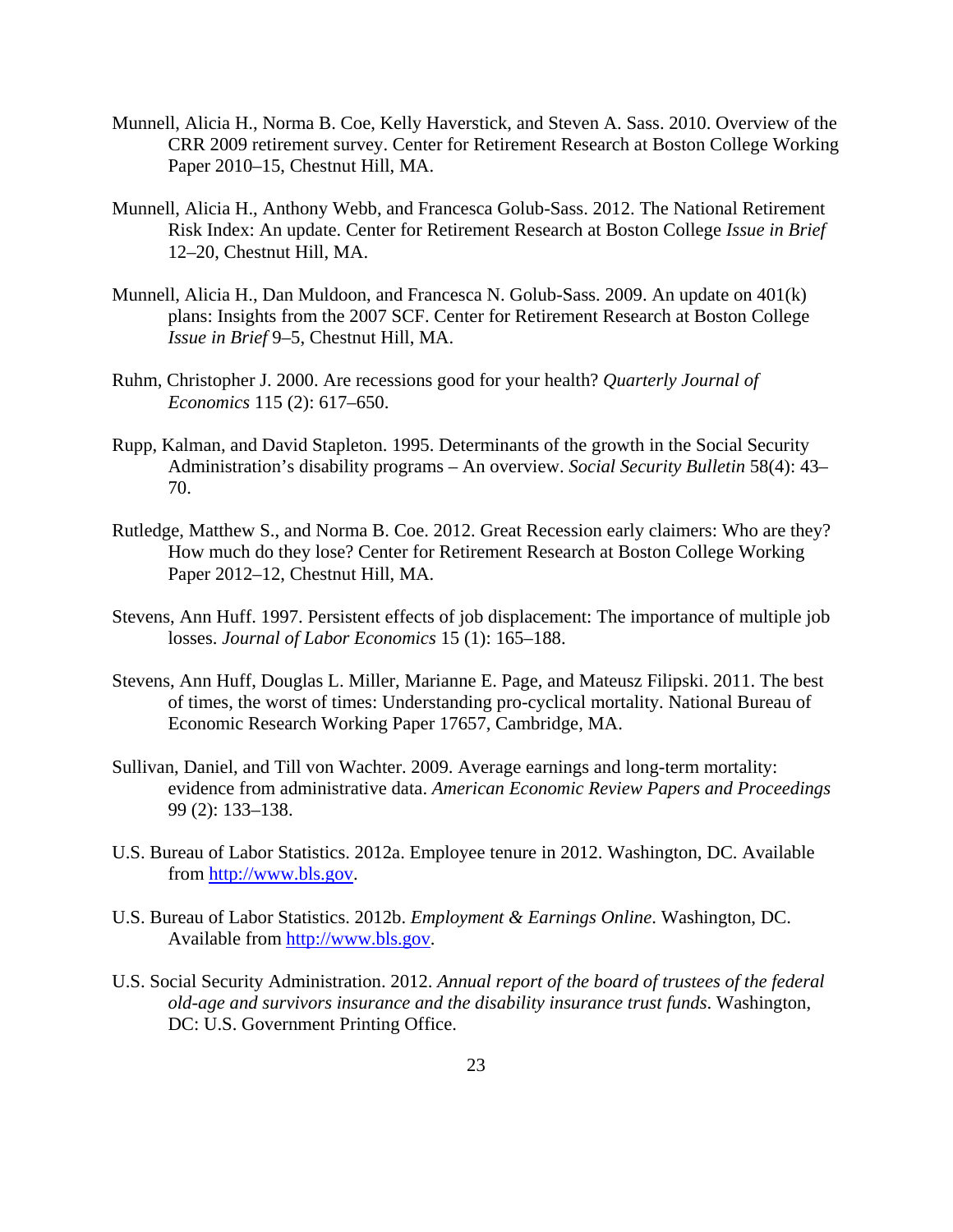- Valetta, Robert G. 1991. Job tenure and joblessness of displaced workers. *Journal of Human Resources* 26 (4): 726–741.
- Venti, Steven F., and David A. Wise. 2004. Aging and housing equity: Another look. In *Perspectives on the Economics of Aging*, eds. David A. Wise, 127–180. Chicago, IL: University of Chicago Press.
- Von Wachter, Till, Jae Song, and Joyce Manchester. 2009. Long-term earnings losses due to job separation during the 1982 recession: An analysis using longitudinal administrative data from 1974 to 2004. Columbia University Working Paper, New York, NY.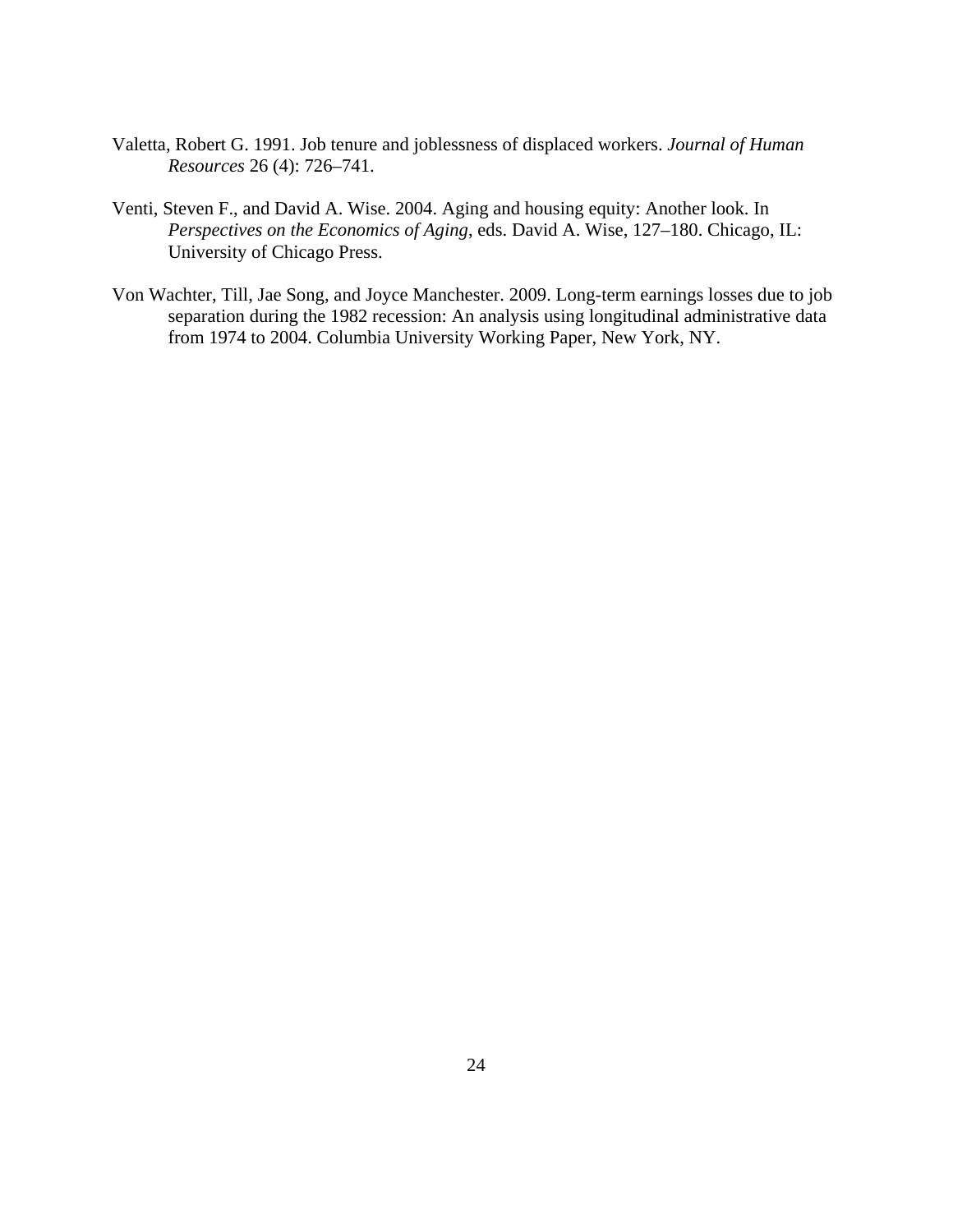| Asset                  | 2006  | 2010  | Ratio 2010/2006 |
|------------------------|-------|-------|-----------------|
| Financial assets       |       |       |                 |
| DC                     | \$70  | \$77  | 1.10            |
| <b>IRA</b>             | 58    | 87    | 1.50            |
| Financial assets       | 78    | 84    | 1.08            |
| Real assets            |       |       |                 |
| Net house value        | 167   | 128   | 0.77            |
| Real estate            | 35    | 26    | 0.74            |
| <b>Business assets</b> | 38    | 31    | 0.82            |
| Net value of           |       |       |                 |
| vehicles               | 20    | 17    | 0.85            |
| Defined benefit        |       |       |                 |
| assets                 |       |       |                 |
| DB pensions            | 150   | 141   | 0.94            |
| Social Security        | 256   | 256   | 1.00            |
| Total                  | \$871 | \$847 | 0.97            |

Table 1. *Wealth in 2006 and 2010 for Early Boomers, 2010 dollars*

*Source*: Gustman, Steinmeier, and Tabatabai (2011)

Table 2. *Percentage of Households "At Risk" at Age 65 by Age and Income Groups, 2007 and 2010* 

| 2007 |               | 2010 |               |
|------|---------------|------|---------------|
|      |               |      |               |
| 44   | $\%$          | 53   | $\frac{0}{0}$ |
| 53   |               | 62   |               |
| 47   |               | 55   |               |
| 32   |               | 44   |               |
|      |               |      |               |
| 44   | $\frac{0}{0}$ | 53   | $\frac{0}{0}$ |
| 54   |               | 61   |               |
|      |               |      |               |
| 43   |               | 54   |               |
| 35   |               |      |               |
|      |               |      |               |

*Source*: Munnell, Webb, and Golub-Sass (2012).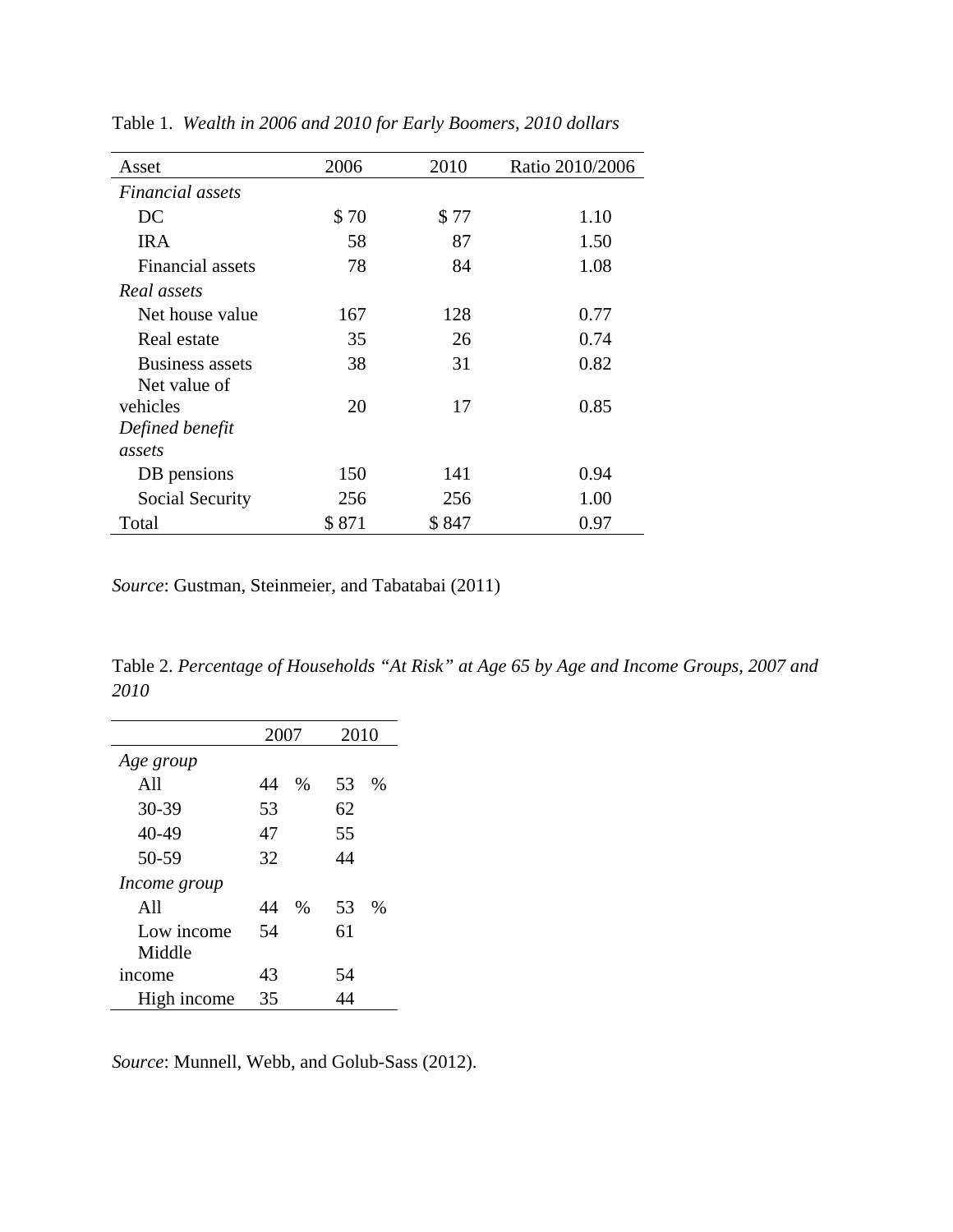

Figure 1. Workers with Pension Coverage by Type of Plan, 1983, 1995, and 2010

*Source*: Munnell (2012).

Figure 2. *Ratio of Wealth to Income by Age from the Surveys of Consumer Finances, 1983-2010* 



*Source*: Munnell, Webb, and Golub-Sass (2012).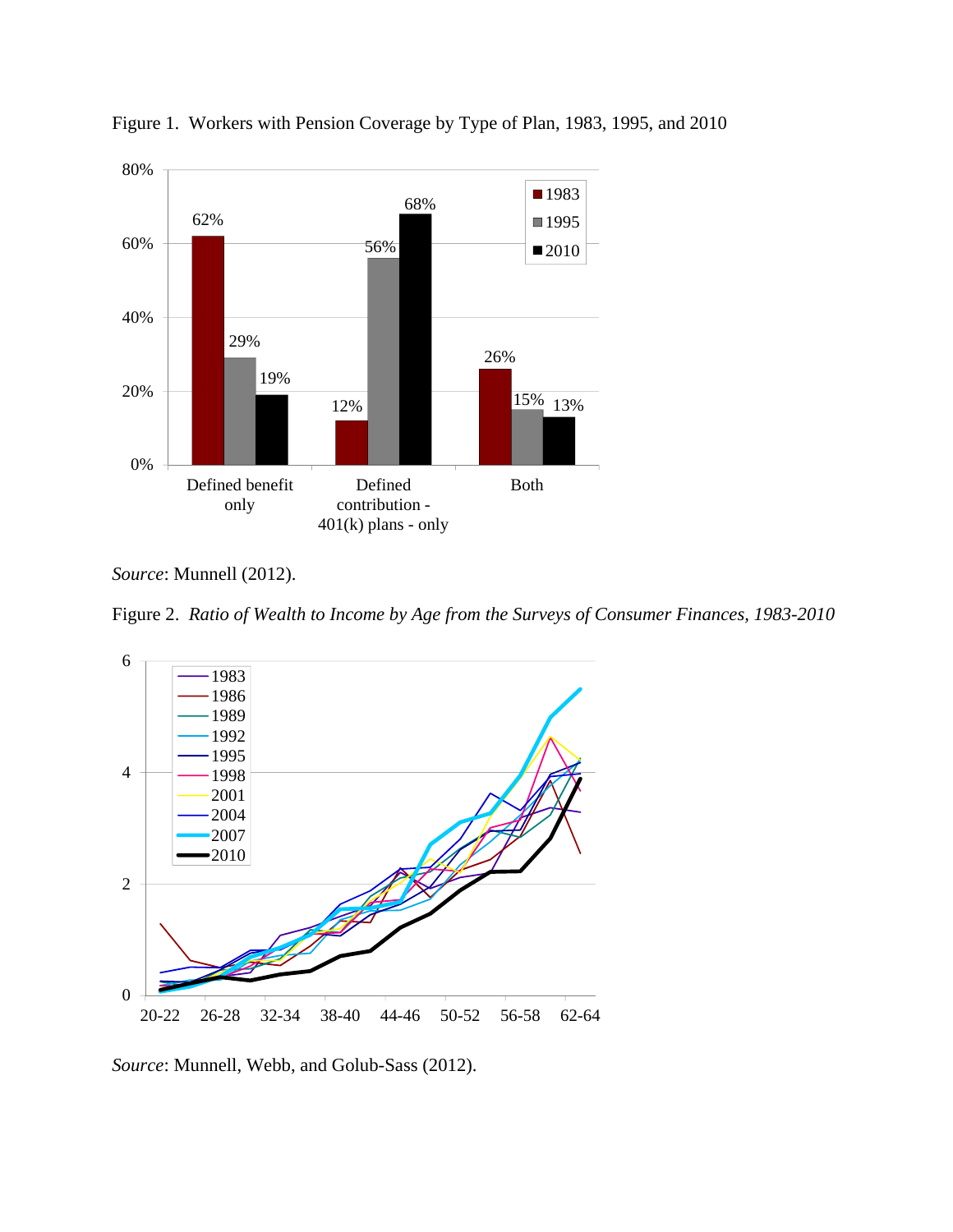

Figure 3. *Dow Jones Wilshire 5000 Index vs. Long Run Expected Returns, 1971-Present* 

*Sources*: Morningstar Inc.; Wilshire Associates; and U.S. Bureau of Labor Statistics Consumer Price Index.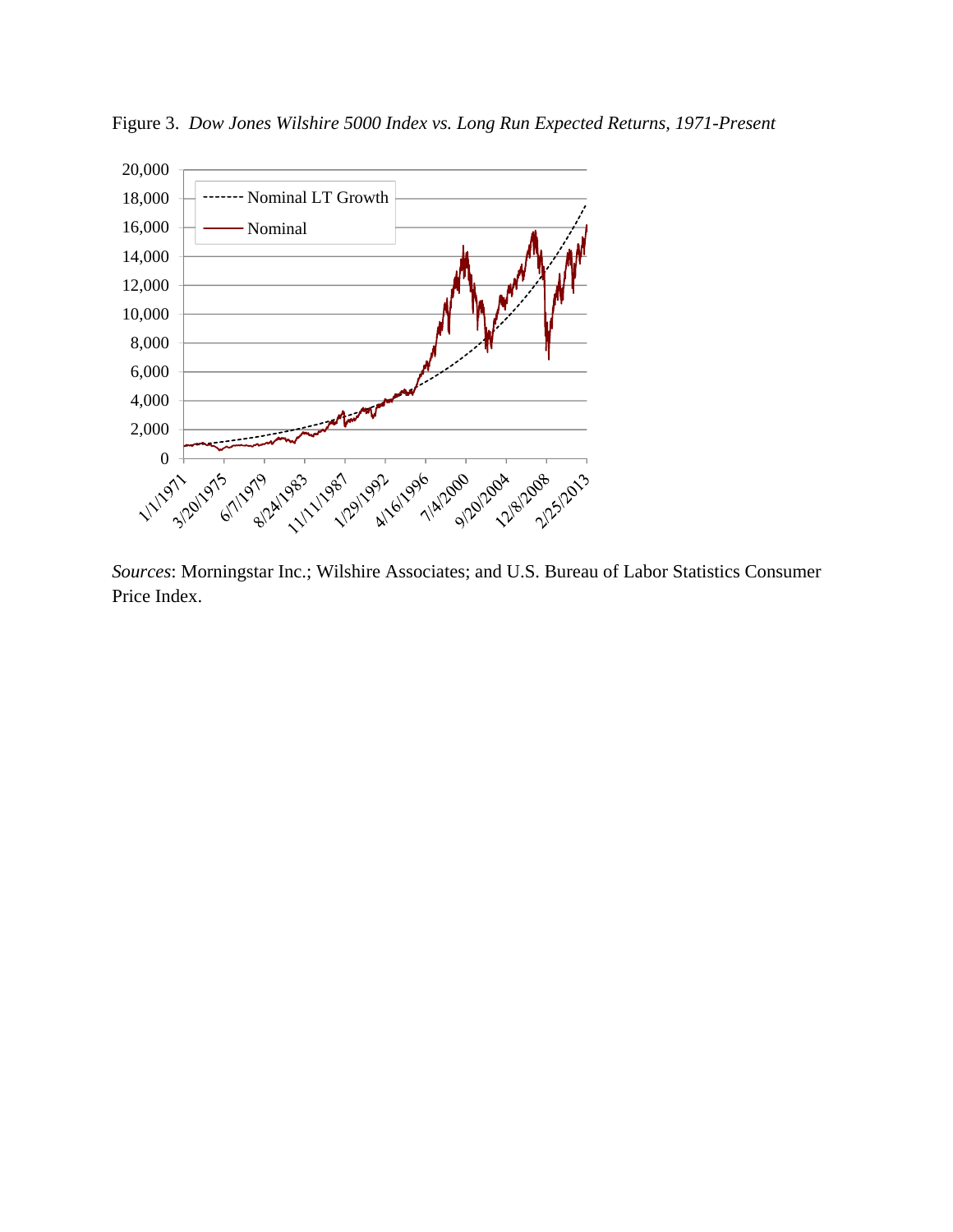Figure 4a. *Change in Unemployment Rate in Recent Recessions, Men Aged 25-54 and 55 and Older* 



Figure 4b. *Change in Unemployment Rate in Recent Recessions, Women Aged 25-54 and 55 and Older* 



*Source:* U.S. Bureau of Labor Statistics